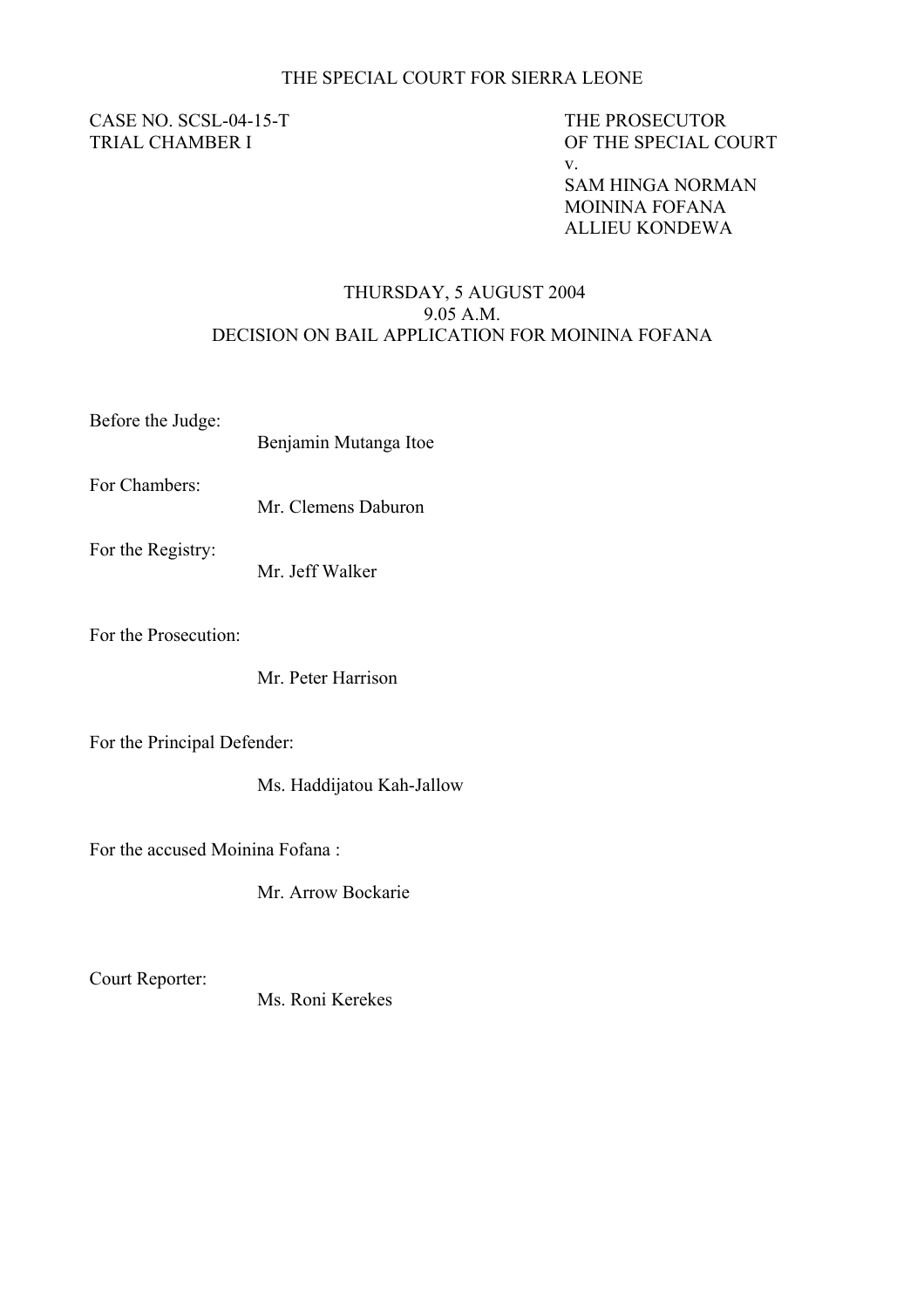| 1  | Thursday, 5 August 2004                                                                                    |
|----|------------------------------------------------------------------------------------------------------------|
| 2  | [The accused Fofana entered court]                                                                         |
| 3  | [Open session]                                                                                             |
| 4  | [Upon commencing at 9.05 a.m.]                                                                             |
| 5  | MR. WALKER:                                                                                                |
| 6  | This is case number SCSL-2004-14-T, the Prosecutor against Moinina Fofana. This is listed for the          |
| 7  | rendering of a decision on the bail application for bail by Moinina Fofana.                                |
| 8  | <b>MR. PRESIDENT:</b>                                                                                      |
| 9  | Appearances, please.                                                                                       |
| 10 | MR. BOCKARIE:                                                                                              |
| 11 | Your Honour, Arrow Bockarie for --                                                                         |
| 12 | <b>MR. PRESIDENT:</b>                                                                                      |
| 13 | For the applicant.                                                                                         |
| 14 | MR. BOCKARIE:                                                                                              |
| 15 | Yes, Your Honour, for the applicant, yes.                                                                  |
| 16 | <b>MR. HARRISON:</b>                                                                                       |
| 17 | My name is Harrison, H-a-r-r-i-s-o-n, initials P.H., appearing on behalf of the Prosecution.               |
| 18 | <b>MR. PRESIDENT:</b>                                                                                      |
| 19 | Prosecution, thank you.                                                                                    |
| 20 | Learned counsel, this is my ruling on this application. You will try and follow it very attentively        |
| 21 | because I will be a bit fast, but the decision will be circulated to you today. So even if you miss out on |
| 22 | certain details, you will have it today.                                                                   |
| 23 | [Ruling]                                                                                                   |
| 24 | This is my ruling. I, Judge Benjamin Mutanga Itoe, Designated Judge of the Trial Chamber of the            |
| 25 | Special Court for Sierra Leone, ("Special Court");                                                         |
| 26 |                                                                                                            |
| 27 | Seized of the application for bail filed on the 27th of January 2003 on behalf of Mr. Moinina Fofana       |
| 28 | pursuant to Rule 65 of the Rules of Procedure and Evidence of the Special Court;                           |
| 29 |                                                                                                            |
| 30 | Noting the response to the motion filed on the 9th of February 2004 by the Office of the Prosecutor to     |
| 31 | which the Defence filed a reply on the 16th of February 2004;                                              |
| 32 |                                                                                                            |
| 33 | Noting the unsigned confidential Defence Declaration filed on the 11th of March 2004;                      |
| 34 |                                                                                                            |
| 35 | Noting the unsigned submission filed confidentially by the government of Sierra Leone on the 23rd of       |
| 36 | February 2004;                                                                                             |
| 37 |                                                                                                            |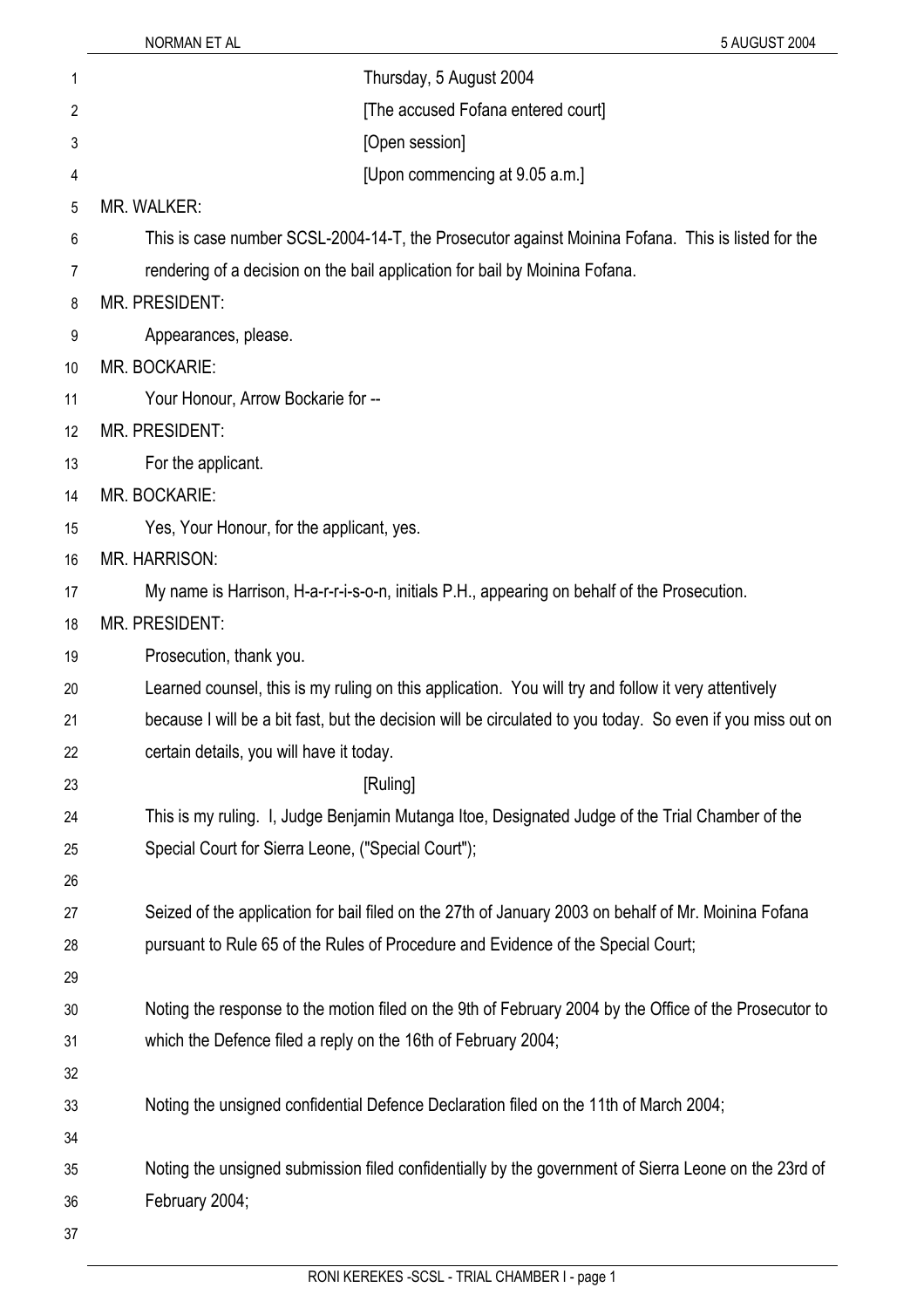|    | NORMAN ET AL<br>5 AUGUST 2004                                                                             |  |
|----|-----------------------------------------------------------------------------------------------------------|--|
| 1  | Noting the Defence request for an oral hearing which was granted by hearing notice dated the 1st of       |  |
| 2  | March 2004 to that effect;                                                                                |  |
| 3  |                                                                                                           |  |
| 4  | Noting the Confidential Declaration of the Chief of Investigations of the Special Court;                  |  |
| 5  |                                                                                                           |  |
| 6  | Mindful of the parties' submissions made during the said hearing on the 5th of March 2004;                |  |
| 7  |                                                                                                           |  |
| 8  | Mindful of the ruling of the 5th of March 2004 for the Defence to file an affidavit of a Defence witness; |  |
| 9  |                                                                                                           |  |
| 10 | Mindful of the parties' submissions made during the hearing of the 17th of March, 2004;                   |  |
| 11 |                                                                                                           |  |
| 12 | Mindful of the provisions of Rule of 65 of the Rules under Article 17 of the Statue of the Special Court; |  |
| 13 |                                                                                                           |  |
| 14 | This is my ruling on this application:                                                                    |  |
| 15 |                                                                                                           |  |
| 16 | 1.<br>The applicant, Mr. Moinina Fofana, was arrested on the 23rd of May 2003. He made his initial        |  |
| 17 | appearance before His Lordship Judge Pierre Boutet, on the 1st of July 2003, on a seven-count             |  |
| 18 | indictment to which he pleaded not guilty. He was thereafter remanded into custody.                       |  |
| 19 |                                                                                                           |  |
| 20 | 2.<br>The charges that lead to his arrest concerned crimes listed under Articles 2, 3 and 4 of the        |  |
| 21 | Statute, namely, crimes against humanity, violations of Article 3 common to the Geneva Conventions        |  |
| 22 | and Additional Protocol II and other serious violations of international humanitarian law.                |  |
| 23 |                                                                                                           |  |
| 24 | 3.<br>The application before me as the designated Judge seeks an order for a release on bail of the       |  |
| 25 | applicant pursuant to the provisions of Rule 65 of the Rules.                                             |  |
| 26 |                                                                                                           |  |
| 27 | 4.<br>Before proceeding to the examination of the merits of this application, I would first detail and    |  |
| 28 | examine the submissions of the parties.                                                                   |  |
| 29 |                                                                                                           |  |
| 30 | For the applicant.                                                                                        |  |
| 31 |                                                                                                           |  |
| 32 | 5.<br>The Defence seeks provisional release pursuant to Rule 65 of the Rules and submits that the         |  |
| 33 | accused, if released, will appear for trial and will not pose a danger to any person.                     |  |
| 34 |                                                                                                           |  |
| 35 | 6.<br>Relying on the ruling for bail in the case of the Prosecutor vs. Brima, the Defence submits that    |  |
| 36 | the Prosecution has to demonstrate there are good reasons for continuation of the pre-trial detention     |  |
| 37 | of the accused, and that the Prosecution has firstly to demonstrate that a reasonable suspicion still     |  |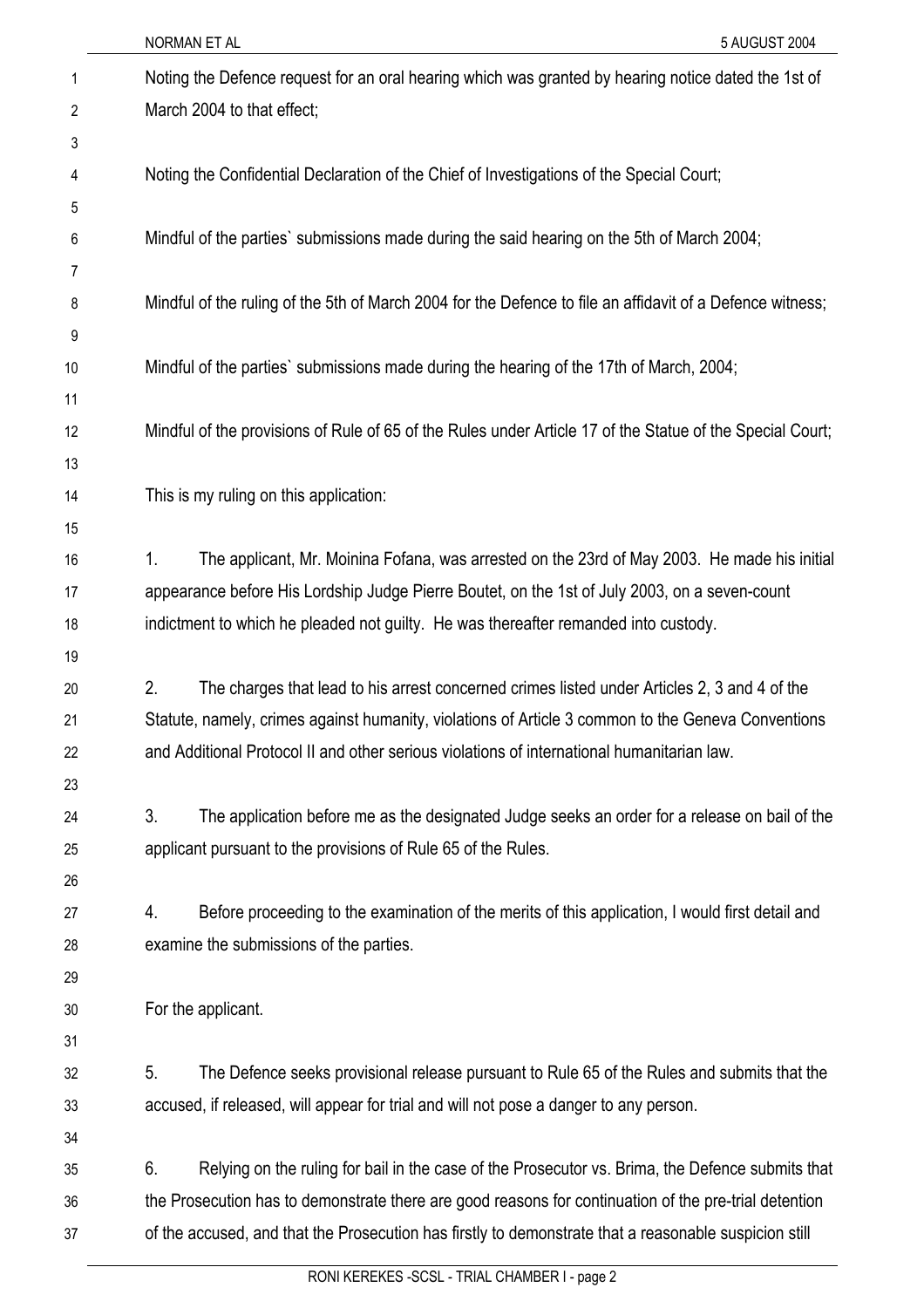| 1  |                             | exists that the accused has committed the crimes for which he is charged. It is only after such a       |
|----|-----------------------------|---------------------------------------------------------------------------------------------------------|
| 2  |                             | demonstration that the burden should shift to the Defence to satisfy the Court that the accused, if     |
| 3  |                             | released, will fulfil the two-pronged test envisaged in Rule $65(B)$ .                                  |
| 4  |                             |                                                                                                         |
| 5  | 7.                          | The Defence submits that it is a rule in customary international law that pre-trial detention           |
| 6  | should remain an exception. |                                                                                                         |
| 7  |                             |                                                                                                         |
| 8  | Appearance at the trial.    |                                                                                                         |
| 9  |                             |                                                                                                         |
| 10 | 8.                          | Regarding the first criterion that has to be fulfilled before granting bail, namely, the                |
| 11 |                             | appearance of the accused at trial, the Defence submits that the accused would have voluntarily         |
| 12 |                             | surrendered if he was aware of the issuance of a warrant of arrest against him. Moreover, the           |
| 13 |                             | accused is conscious of the fact that standing trial is the only way to contest the allegations against |
| 14 | him.                        |                                                                                                         |
| 15 |                             |                                                                                                         |
| 16 | 9.                          | According to the Defence, there is no factor suggesting a risk of flight as the accused has             |
| 17 |                             | never travelled outside Sierra Leone, neither does he have travel documents nor a bank account.         |
| 18 |                             | That the applicant has very strong community ties with Sierra Leone, being a sole supporter of his      |
| 19 |                             | four wives and 18 children. In addition, the accused is the chiefdom speaker and deputy paramount       |
| 20 |                             | chief of his chiefdom. The accused is also involved in several projects in his chiefdom aimed at the    |
| 21 |                             | reconstruction of the damage caused during the war.                                                     |
| 22 |                             |                                                                                                         |
| 23 |                             | No danger to any victim, witness or other person.                                                       |
| 24 |                             |                                                                                                         |
| 25 | 10.                         | Regarding the second criteria of the two-pronged test, that the accused would not cause any             |
| 26 |                             | danger to any victim, witness or other person, the Defence submits that if released, the accused will   |
| 27 |                             | return and stay in his original chiefdom. The indictment against the accused refers to a variety of     |
| 28 |                             | charges allegedly committed in areas outside this chiefdom. Accordingly, the Defence states that it is  |
| 29 |                             | unlikely that any victim or witness will be residing therein. In addition, following the decision on    |
| 30 |                             | witness protection, the accused and the Defence have no insight on the witnesses' identity.             |
| 31 |                             |                                                                                                         |
| 32 | Conditions.                 |                                                                                                         |
| 33 |                             |                                                                                                         |
| 34 | 11.                         | In support of his application, the accused submits that he is willing to abide by the following         |
| 35 | conditions if released:     |                                                                                                         |
| 36 | A)                          | not to apply for a passport;                                                                            |
| 37 | B)                          | live within the confines of the Gbap village;                                                           |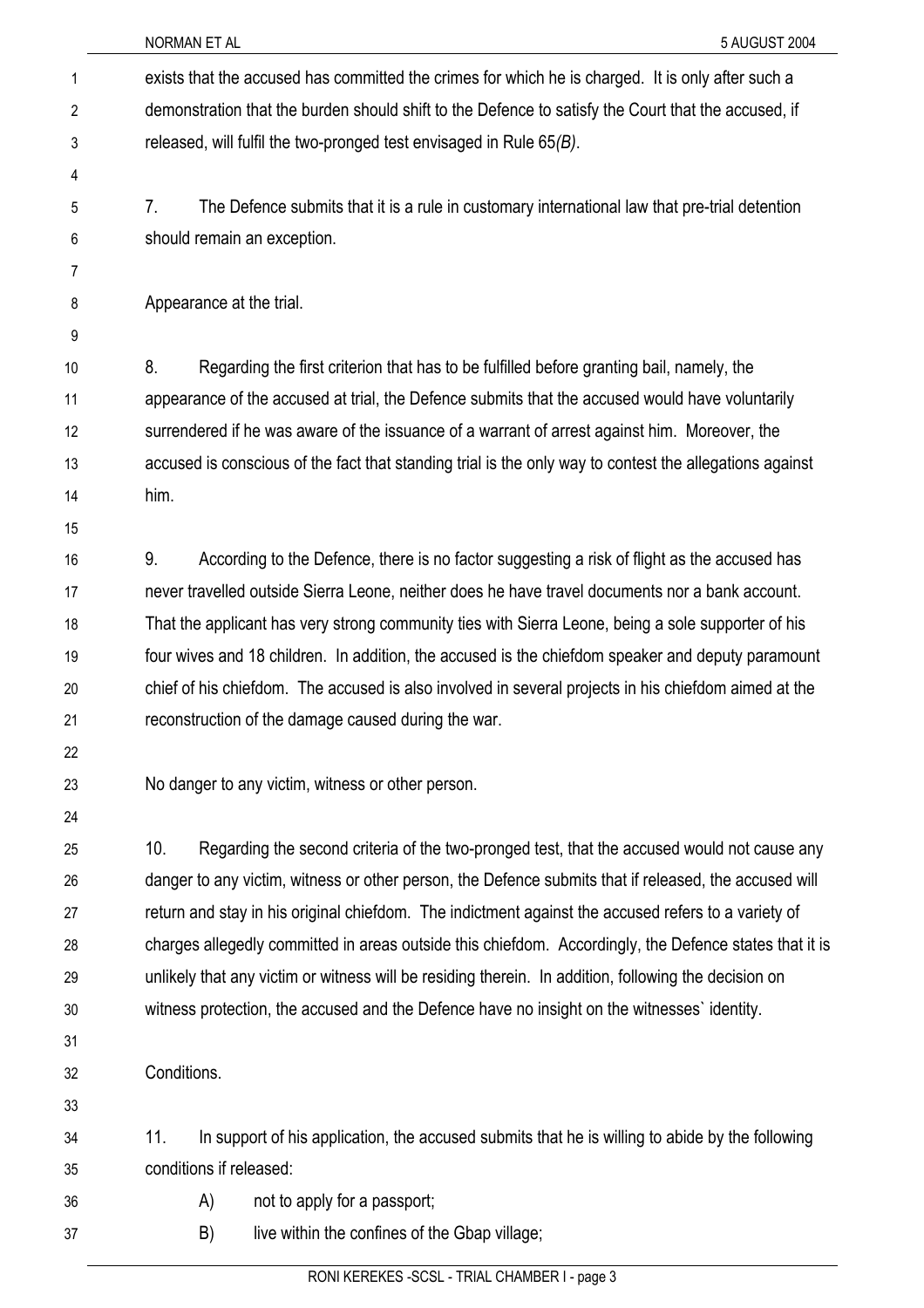|                | NORMAN ET AL<br>5 AUGUST 2004                                                                            |  |
|----------------|----------------------------------------------------------------------------------------------------------|--|
| 1              | abide to a 10.00 p.m. to 7.00 a.m. curfew and consent to unannounced checks;<br>C)                       |  |
| $\overline{2}$ | D)<br>report twice daily at the local police station and once a day to the paramount chief of            |  |
| 3              | the Nongoba Bullom Chiefdom;                                                                             |  |
| 4              | not to have contact with the other accused or persons testifying;<br>E)                                  |  |
| 5              | F)<br>not engage in any political activity or contact the press and media and refuse any                 |  |
| 6              | interview;                                                                                               |  |
| 7              | G)<br>attend the trial and respond promptly to all orders summonses, subpoenas, warrants                 |  |
| 8              | and requests issued by the Special Court.                                                                |  |
| 9              |                                                                                                          |  |
| 10             | 12.<br>The Prosecution's response is that none of the various grounds submitted by the accused in        |  |
| 11             | his application are sufficient to meet the preconditions for granting bail.                              |  |
| 12             |                                                                                                          |  |
| 13             | 13.<br>Relying on the jurisprudence from the International Criminal Tribunal for Yugoslavia, the         |  |
| 14             | Prosecution submits that the accused has the onus to satisfy his entitlement to provisional release,     |  |
| 15             | and that he should fulfil the two-pronged tests contained in Rule 65(B). The Prosecution also submits    |  |
| 16             | that bail is a matter which cannot be characterised in a general fashion as either an exception or the   |  |
| 17             | rule but that each case must be determined on its own merits.                                            |  |
| 18             |                                                                                                          |  |
| 19             | On the risk of flight.                                                                                   |  |
| 20             |                                                                                                          |  |
| 21             | 14.<br>The Prosecution stresses that the Special Court lacks the necessary means for the execution       |  |
| 22             | of its own warrant of arrest and must therefore rely on the resources of the government of Sierra        |  |
| 23             | Leone for its execution. The Prosecution submits that the police forces do not possess sufficient        |  |
| 24             | resources or capabilities to re-arrest the accused in case of flight. The Prosecution further submits,   |  |
| 25             | that the assurances of the accused should be weighed against the realities of a possible lengthy         |  |
| 26             | sentence.                                                                                                |  |
| 27             |                                                                                                          |  |
| 28             | 15.<br>On the Defence assertion that the accused has never travelled outside Sierra Leone, the           |  |
| 29             | Prosecution has filed a Confidential Declaration of the Chief of Investigations from the 5th of February |  |
| 30             | 2004 stating that the accused has travelled to Liberia and Guinea and has previous associations with     |  |
| 31             | individuals situated across those borders. The Prosecution argues that the reference made to strong      |  |
| 32             | family ties by the accused is not an assurance that the accused will appear for trial.                   |  |
| 33             |                                                                                                          |  |
| 34             | Danger to any person.                                                                                    |  |
| 35             |                                                                                                          |  |
| 36             | 16.<br>Relying on the Confidential Declaration of the Chief of Investigations, the Prosecution asserts   |  |
| 37             | that the accused was present at meetings where members of the CDF were threatened not to provide         |  |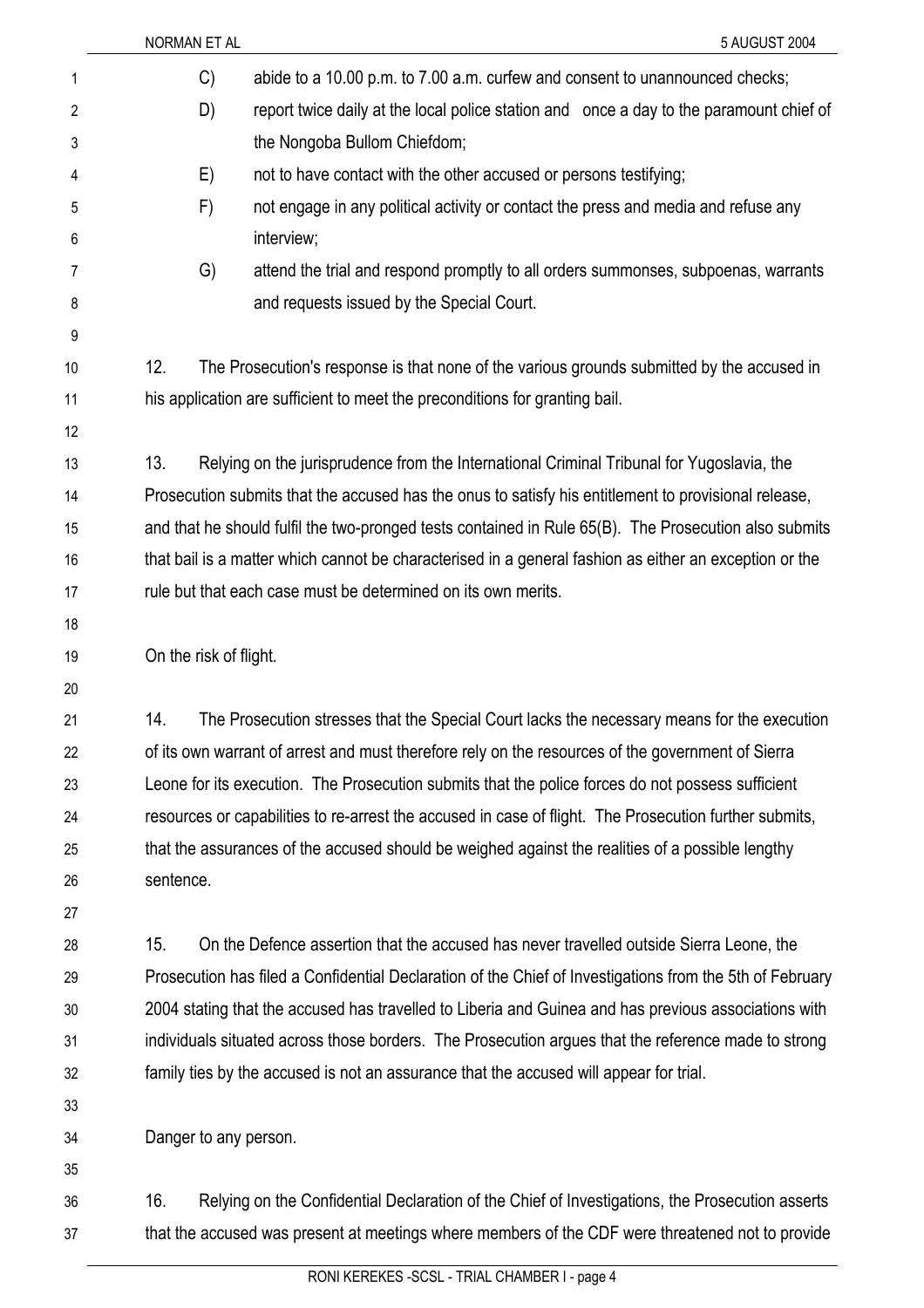| 1              | information to the Special Court. To rebut the Defence submission of impossibility to access                |  |  |
|----------------|-------------------------------------------------------------------------------------------------------------|--|--|
| $\overline{2}$ | witnesses, the Prosecution claims that the Defence has, at this stage, possession of sufficient             |  |  |
| 3              | information in order to identify possible witnesses.                                                        |  |  |
| 4              |                                                                                                             |  |  |
| 5              | Discretion for ordering bail.                                                                               |  |  |
| 6              |                                                                                                             |  |  |
| 7              | 17.<br>The Prosecution states that notwithstanding the possible proof of the two-pronged test by the        |  |  |
| 8              | accused, the Chamber shall nevertheless exercise its discretion and deny bail, as the two-prong test        |  |  |
| 9              | is not intended to exhaustively list the reasons for the refusal of an application for bail. The release of |  |  |
| 10             | an accused should be based on an assessment of whether the public interest outweighs the right to           |  |  |
| 11             | liberty and the Prosecution submits that public security will be endangered by the release of the           |  |  |
| 12             | accused.                                                                                                    |  |  |
| 13             |                                                                                                             |  |  |
| 14             | Reply by the applicant.                                                                                     |  |  |
| 15             |                                                                                                             |  |  |
| 16             | 18.<br>The Defence reiterated in its reply, its submission that the standing provisions in customary        |  |  |
| 17             | international law state that detention should be treated as an exception rather than the general rule.      |  |  |
| 18             |                                                                                                             |  |  |
| 19             | 19.<br>Regarding the burden of proof, it again stated that firstly, the Prosecution has to demonstrate      |  |  |
| 20             | good reasons for the continuation of the detention of the accused, particularly that a reasonable           |  |  |
| 21             | suspicion still exists that the accused committed the crime or crimes charged. However it argued that       |  |  |
| 22             | reasonable suspicion alone does not suffice to justify pre-trial detention after a short initial period,    |  |  |
| 23             | following the jurisprudence of the European Court of Human Rights.                                          |  |  |
| 24             |                                                                                                             |  |  |
| 25             | The Defence submitted in its reply that it had not been served with the Confidential<br>20.                 |  |  |
| 26             | Declaration of the Chief of Investigations.                                                                 |  |  |
| 27             |                                                                                                             |  |  |
| 28             | The submissions of the government of Sierra Leone.                                                          |  |  |
| 29             |                                                                                                             |  |  |
| 30             | 21.<br>The government of Sierra Leone deems that the Defence has not met the burden of satisfying           |  |  |
| 31             | the accused, that if the accused is released on bail, he will indeed appear for trial and will not          |  |  |
| 32             | represent a threat to victims, witnesses and other persons. The government of Sierra Leone is               |  |  |
| 33             | therefore urging this Chamber to deny the motion.                                                           |  |  |
| 34             |                                                                                                             |  |  |
| 35             | 22.<br>In support of its submissions, the government of Sierra Leone relies mainly on the practical         |  |  |
| 36             | consequences of the state of Sierra Leone that result from the granting of bail and that unless these       |  |  |
| 37             | practical consequences were addressed satisfactorily, bail should not be granted.                           |  |  |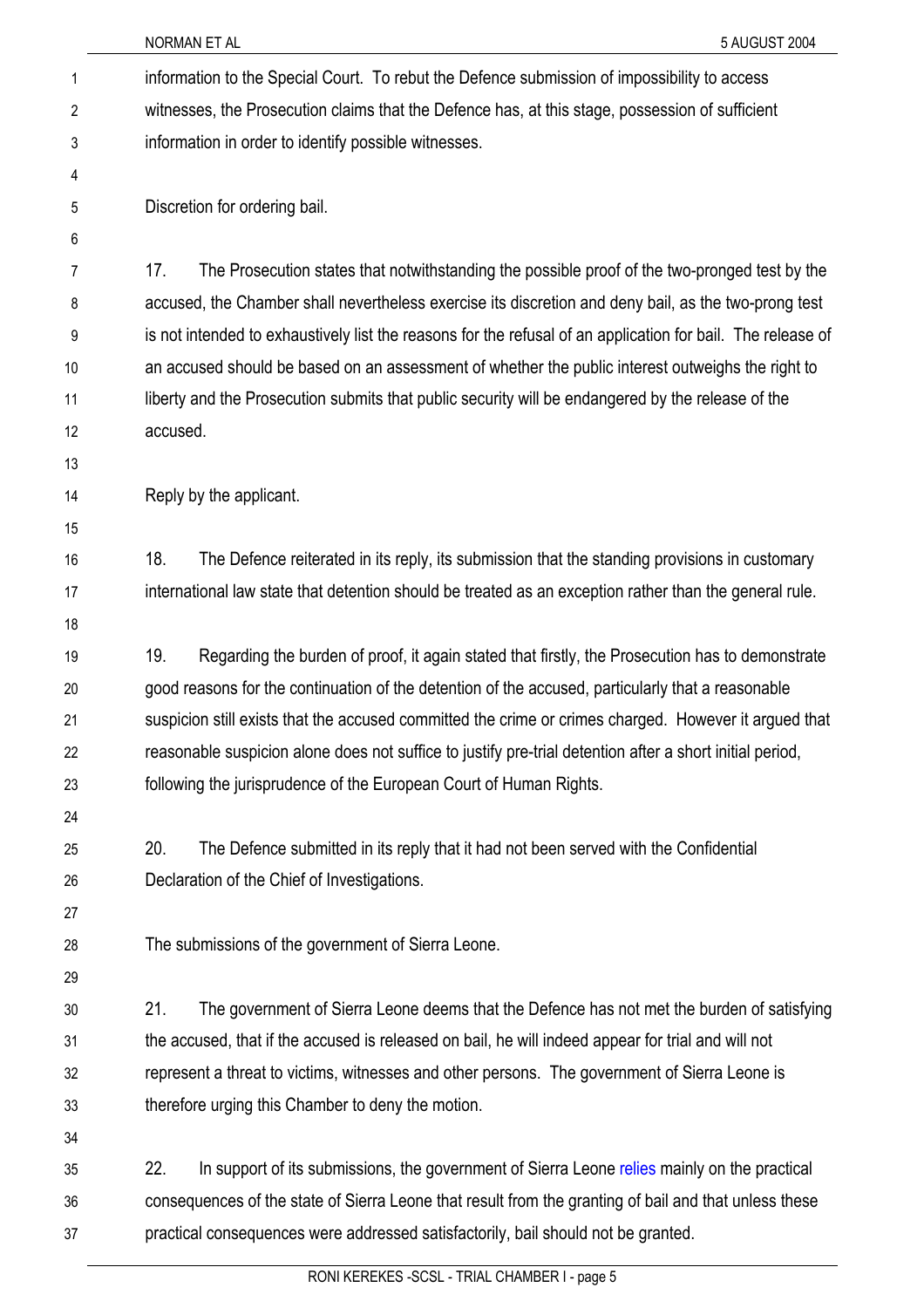- 2 3 4 5 6 23. On the oral submissions by the parties, it should be recalled that during the hearing of this application on the 5th of March 2004, the accused counsel, Mr. Pestman, assisted by Mr. Bockarie, applied for oral evidence to be taken from a witness who he said was present in Court. This witness was indeed present in Court. According to the Defence, she was to testify to the good character of the applicant and to confirm that he will appear for trial if released on bail.
- 8 9 10 24. The Prosecution objected to the application without prior notice of evidence from a witnesse whose background they are not aware of but conceded that affidavit evidence could be filed in this regard for the matter to be held on a later date.
- 11

7

1

12 13 14 15 16 25. I ruled that the witness files a sworn affidavit to this effect to be served on the Prosecution and adjourned the matter to the 17<sup>th</sup> of March 2004 for hearing. At the hearing on the 17th of March 2004, there was no affidavit filed in the records of the Court as ordered. Learned counsel for the applicant in an oral argument urged the Court to admit the unsigned declaration by the witness whose affidavit evidence necessitated the adjournment of the matter to this date.

17

18 19 20 21 22 23 26. The Defence explained that this witness, the director of a local non-governmental organisation, who was present in Court on the 5th of March 2004, and prepared to give evidence, was out of the country. She has instead filed an unsigned and unauthenticated declaration in which she confirms that the applicant is a very active person who is involved in advancing the peace and reconciliation process in Sierra Leone and if released on bail, he will not abscond nor will he pose a threat to others.

24

25 26 27 28 27. It should be noted that the order for her to swear and to file an affidavit was made in Court in her presence. In her absence, the Defence resorted to urging the Court to admit in evidence, the unsigned declaration as proof of the good character of the applicant and this, in conformity with the provisions of Rule 89(C) of the Rules.

29

30 31 32 28. It is pertinent at this stage to question why the Defence at whose instance the matter was adjourned for an affidavit to be filed, did not act immediately and diligently to give effect to the ruling of the Court and to give the Prosecution a chance to reply appropriately to the facts deposed.

33

34 35 36 37 29. Moreover, the Defence stated that the submissions of the government of Sierra Leone are not signed and should therefore not be taken into account. The Defence contested the practice whereby the Special Court always requests the government to give an opinion on bail. It argued that this should only be done if the Court is minded to grant the application, as the last threshold to pass, as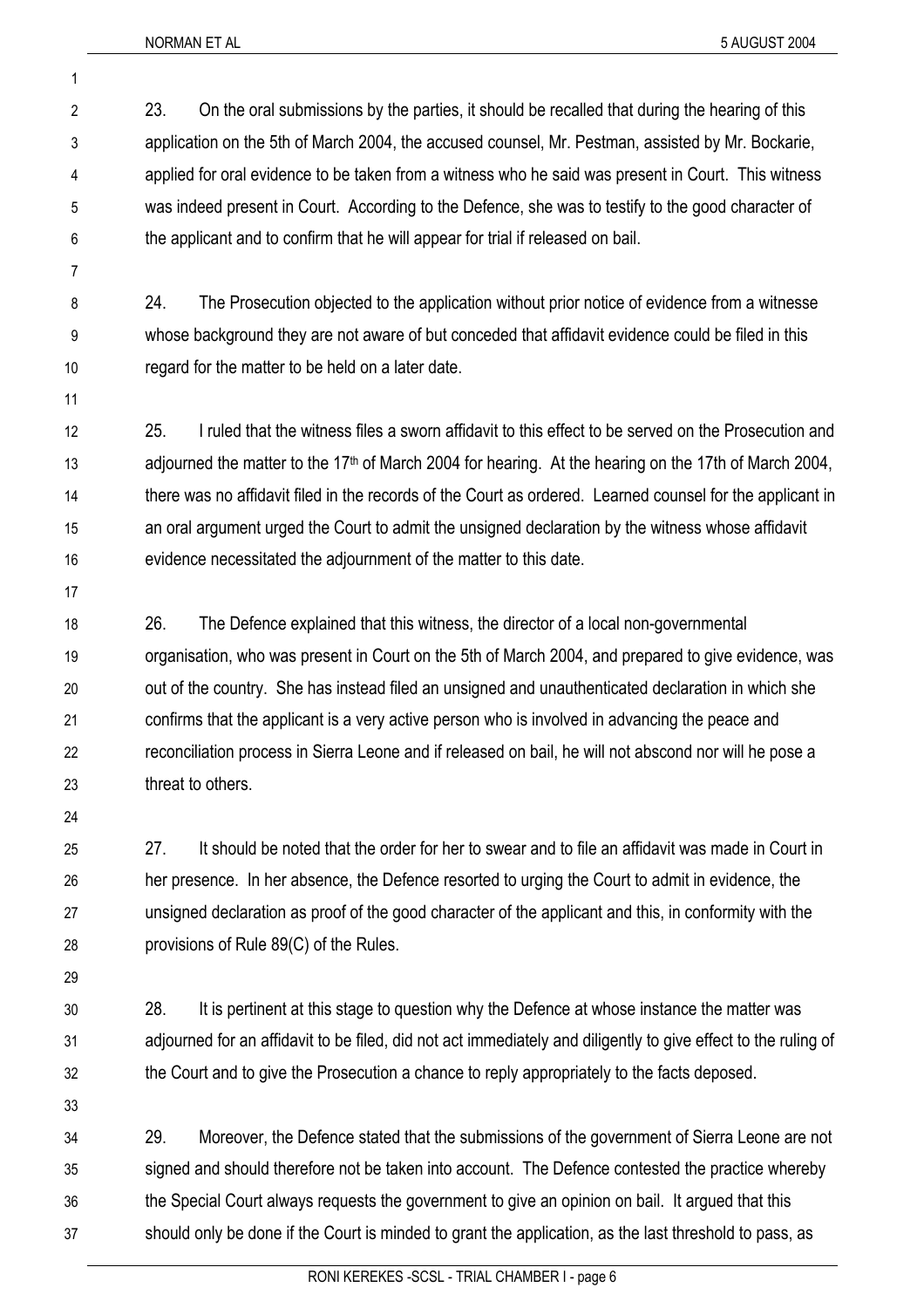|    | 5 AUGUST 2004<br>NORMAN ET AL                                                                               |
|----|-------------------------------------------------------------------------------------------------------------|
| 1  | shown in a decision of the ICTY in the Celebici case. The Defence further submitted that the                |
| 2  | government of Sierra Leone is a party to the agreement that established the Special Court and was           |
| 3  | therefore interested in keeping accused persons detained.                                                   |
| 4  |                                                                                                             |
| 5  | 30.<br>The Defence stated that the nature of the crimes charged should not be a factor impeding the         |
| 6  | release, as all the accused are charged with crimes against international humanitarian law and              |
| 7  | nevertheless, the Rules provide for provisional release.                                                    |
| 8  |                                                                                                             |
| 9  | 31.<br>The Defence stressed again that there is no risk of flight and no risk to witnesses, in particular   |
| 10 | because the accused does not know the witnesses following the order on protective measures.                 |
| 11 |                                                                                                             |
| 12 | 32.<br>Finally the Defence argued that the accused has only been charged with command                       |
| 13 | responsibility and not with having committed these crimes directly. It was submitted that the direct        |
| 14 | perpetrators posed a higher security risk than indirect ones.                                               |
| 15 |                                                                                                             |
| 16 | 33.<br>In its reply to the oral submissions, the Prosecution stated that following the Confidential         |
| 17 | Declaration of the Chief of Investigations accompanying the Prosecution's response, security threats        |
| 18 | exist and the order on protective measures alone does not guarantee security for the witnesses.             |
| 19 |                                                                                                             |
| 20 | 34.<br>Regarding the Defence submission on the Sierra Leonean government, the Prosecution                   |
| 21 | submitted that according to Rule 65(B), it is mandatory to hear the Sierra Leonean authorities on this      |
| 22 | issue.                                                                                                      |
| 23 |                                                                                                             |
| 24 | 35.<br>Concerning the charges in the indictment, the Prosecution stressed that Fofana is charged            |
| 25 | with both direct and command responsibility and that it is impossible to argue that someone who             |
| 26 | ordered the commission of these crimes was not as dangerous as someone who executed the orders.             |
| 27 |                                                                                                             |
| 28 | 36.<br>Regarding the Prosecution's position on the question whether provisional release is either the       |
| 29 | rules or the exception, the Prosecution submitted that the Defence has to prove the two-pronged test,       |
| 30 | then the Defence has to appeal to the discretion of the Court for granting bail, and that it is only        |
| 31 | afterwards that the Prosecution has to prove that it is not in the public interest to grant the provisional |
| 32 | bail.                                                                                                       |
| 33 |                                                                                                             |
| 34 | On the deliberation.                                                                                        |
| 35 |                                                                                                             |
| 36 | Documents produced by the parties.                                                                          |
| 37 |                                                                                                             |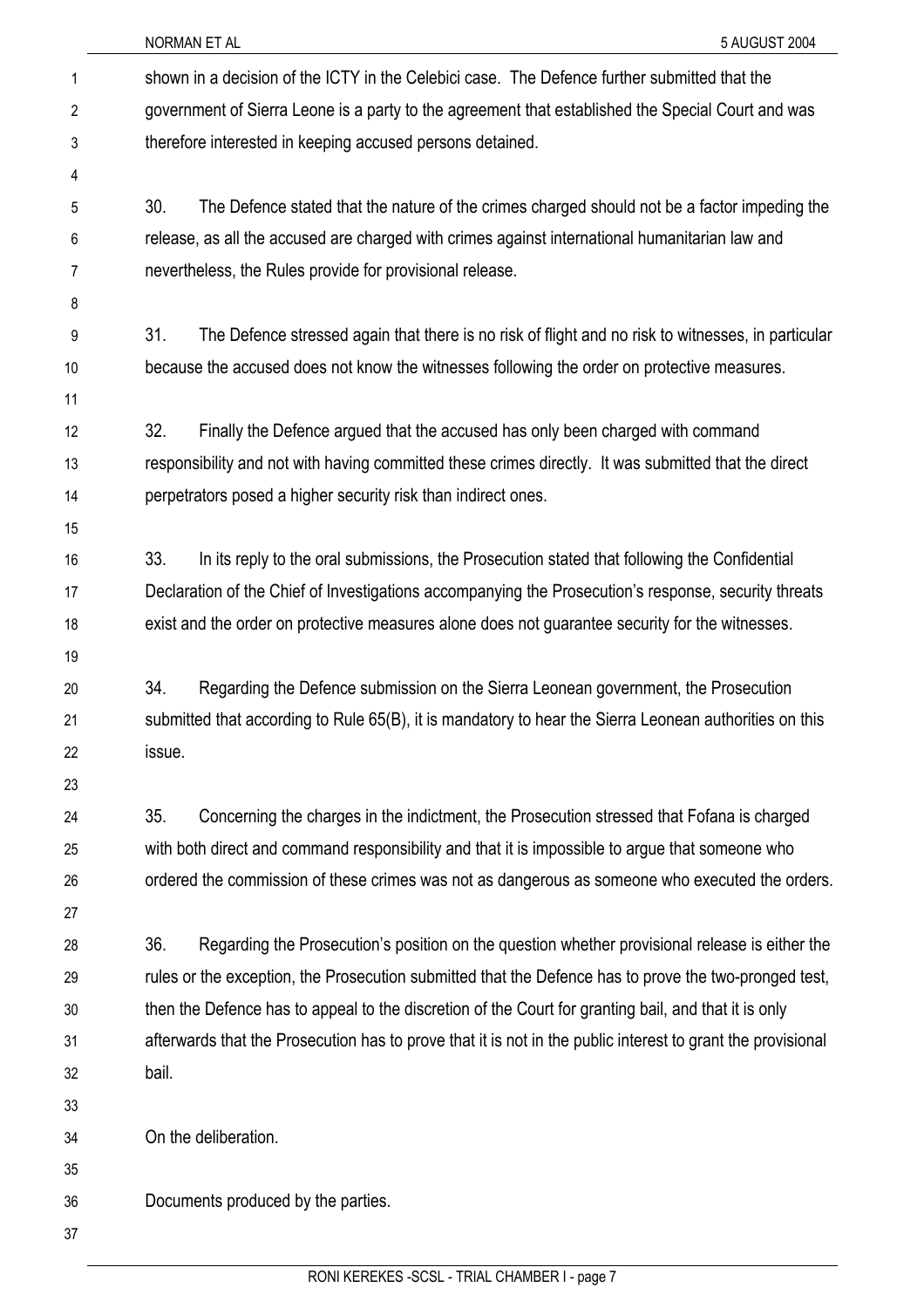It is noted that three documents have been filed in the Registry by the parties to support their submissions. These include: a Confidential Declaration of the Chief of Investigations of the Special Court tendered by the Prosecution for use to object to bail; a document containing submissions by the government of Sierra Leone for use as a basis to object to the application for bail; a Defence Declaration purportedly offered by a witness, namely the director of a local non-governmental organisation to support the Defence bid to have the applicants released on bail. 1 2 3 4 5 6

7

8 9 10 11 12 13 14 15 16 37. I have observed that the Chief of Investigations Confidential Declaration is signed. However, the document containing the submissions of the government of Sierra Leone, supposedly dated the 23rd of February 2004, objecting to the granting of bail to the applicant, curiously enough, is not signed. The Defence Declaration, supposedly dated the 7th of March 2004, that is, two days after the first hearing filed in lieu of an affidavit as ordered by the Court and which seeks not only to establish the good character of the applicant but also to demonstrate that he fulfils the conditions laid down in Rule 65(B) to be released on bail, is also not signed by its alleged maker, in whose name it was prepared and who instead was supposed to have sworn to an affidavit on the issues raised in the unsigned Declaration.

17

18 19 38. As I have indicated, the submissions of the government of Sierra Leone are neither signed nor authenticated and yet, the Court is not only being called upon to take cognizance of the recommendations contained therein, but also to base its decision on the said recommendations.

21 22

20

39. Counsel for the applicant urges the Court not to take these recommendations into account as they have not been signed.

24

23

25 26 27 28 29 40. After due consideration of the arguments advanced by the Defence against hearing the government of Sierra Leone in applications for bail, I hold that they are misguided because hearing the opinion of the government of Sierra Leone, in the light of the provisions of Rule 65(B) of the Rules is mandatory, and is a prerequisite for examining the merits of the application and this, notwithstanding the fact that it is a party to the Special Court agreement.

30

31 32 33 41. In this regard and as a matter of statutory interpretation, I hold that the words in Rule 65(B) should be given their ordinary meaning rather than importing into them some extraneous interpretations that defeat the meaning, the purpose and necessary intendment of the Rule.

34

35 36 37 42. This principal was adopted in my decision dated the 16th of September 2003, and was applied in interpreting Sections 125 of the 1991 Constitution of Sierra Leone in the *habeas corpus* proceedings that were brought before me by one Alex Tamba Brima.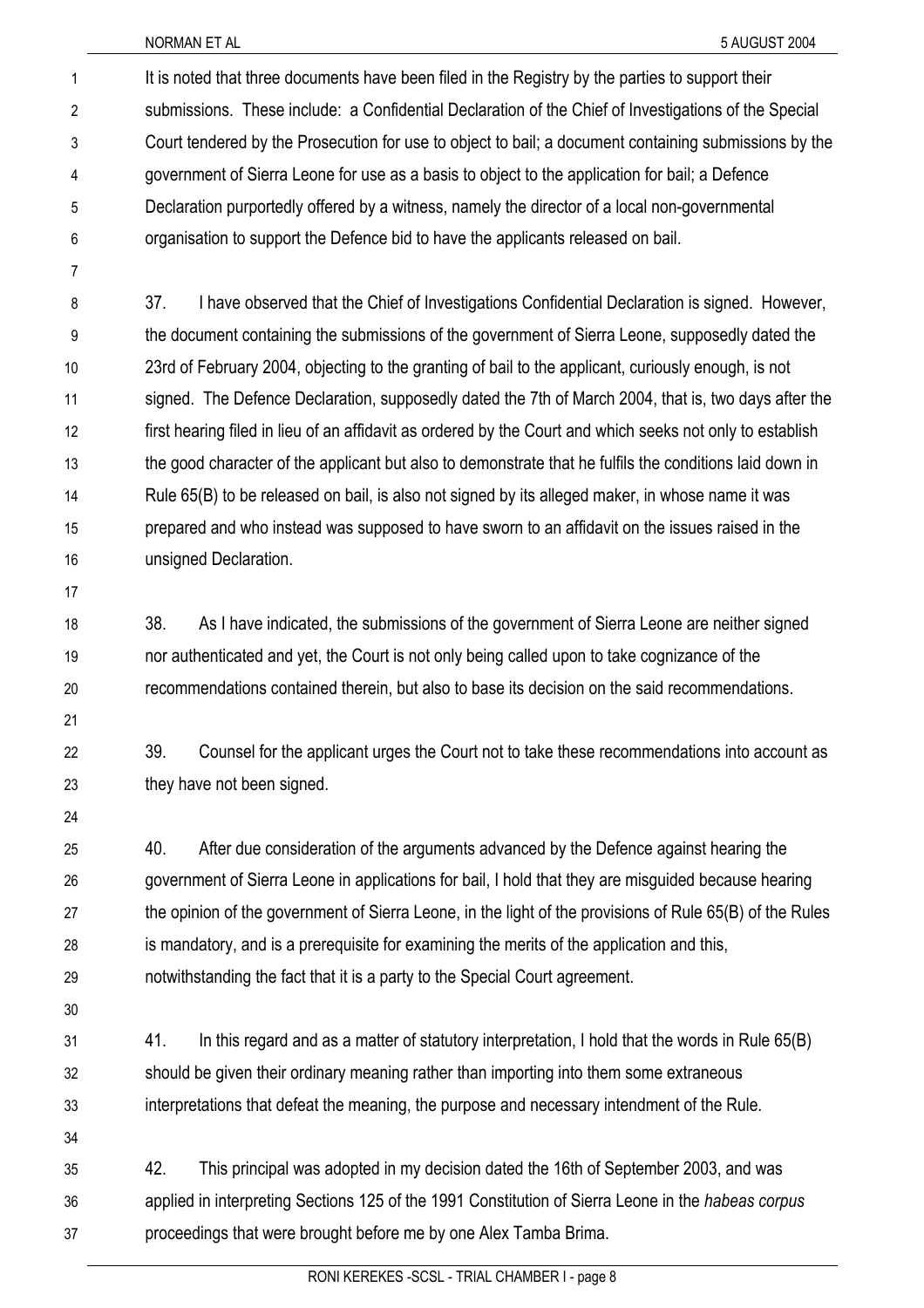43. In yet another case of Alex Tamba Brima versus the Principal Defender and the Registrar of the Special Court, this Chamber again had this to say on this subject, and I quote: "In this regard, we would like to recall in order to emphasise, that in interpreting statutory or regulatory instruments, due regard should primarily be paid to their ordinary and natural meaning so as to avoid [...] importing extraneous interpretations to statutory provisions or regulations which are as clear as those we have just reproduced for purposes of scrutinous examination." 1 2 3 4 5 6

- 8 9 10 11 12 13 44. This Trial Chamber reiterated this stand in its recent decision on a motion to compel the production of exculpatory evidence, witness summaries and materials pursuant to Rule 68 where the Chamber again had this to say, and I quote: "A Statute or Rule must not be interpreted so as to produce an absurdity. In effect, it is rudimentary law that a Statute or Rule must be interpreted in the light of its purpose. Another basic law of statutory interpretation is that a Statute should be interpreted in accordance with the legislative intent."
- 14

7

15 16 17 18 19 45. In the light of the above, if the submission of counsel for the applicant that the opinion of the government of Sierra Leone should not be sought and if at all, only when the Court is minded to grant the application is upheld, it would have the effect of defeating the necessary intent of Rule 65(B). In the light therefore of the above, I consider the submission of counsel for the applicant in this regard is misconceived as it lacks any legal basis to support it. It is accordingly overruled.

20

21 22 23 24 25 46. It should be understood, however, and the Defence knows this too well, that notwithstanding this agreement, the government of Sierra Leone, in this Court, is considered and treated as any other, and not a privileged party, to the proceedings before us and that our decisions will be rendered in all objectivity and in conformity with the principles of judicial independence which the judges are endowed with.

26

27 28 Admissibility of the three documents produced by the parties under Rule 89(C) of the Rules of Procedure and Evidence.

29

30 31 32 47. The issue to be determined here is whether the Court can, under the provisions of Rule 89*(C)* of the Rules of Procedure and Evidence, admit the three documents tendered by the parties in evidence.

33

34 35 36 37 48. Section 89*(C)* of the Rules provides as follows: "A Chamber may admit any relevant evidence." It stands to reason that for such evidence to be admissible, it must be relevant. On this issue and as was decided in the Celebici case by the Trial Chamber of the ICTY in its "decision on the motion for the Prosecution for the admissibility of evidence," such evidence is admissible "as long as it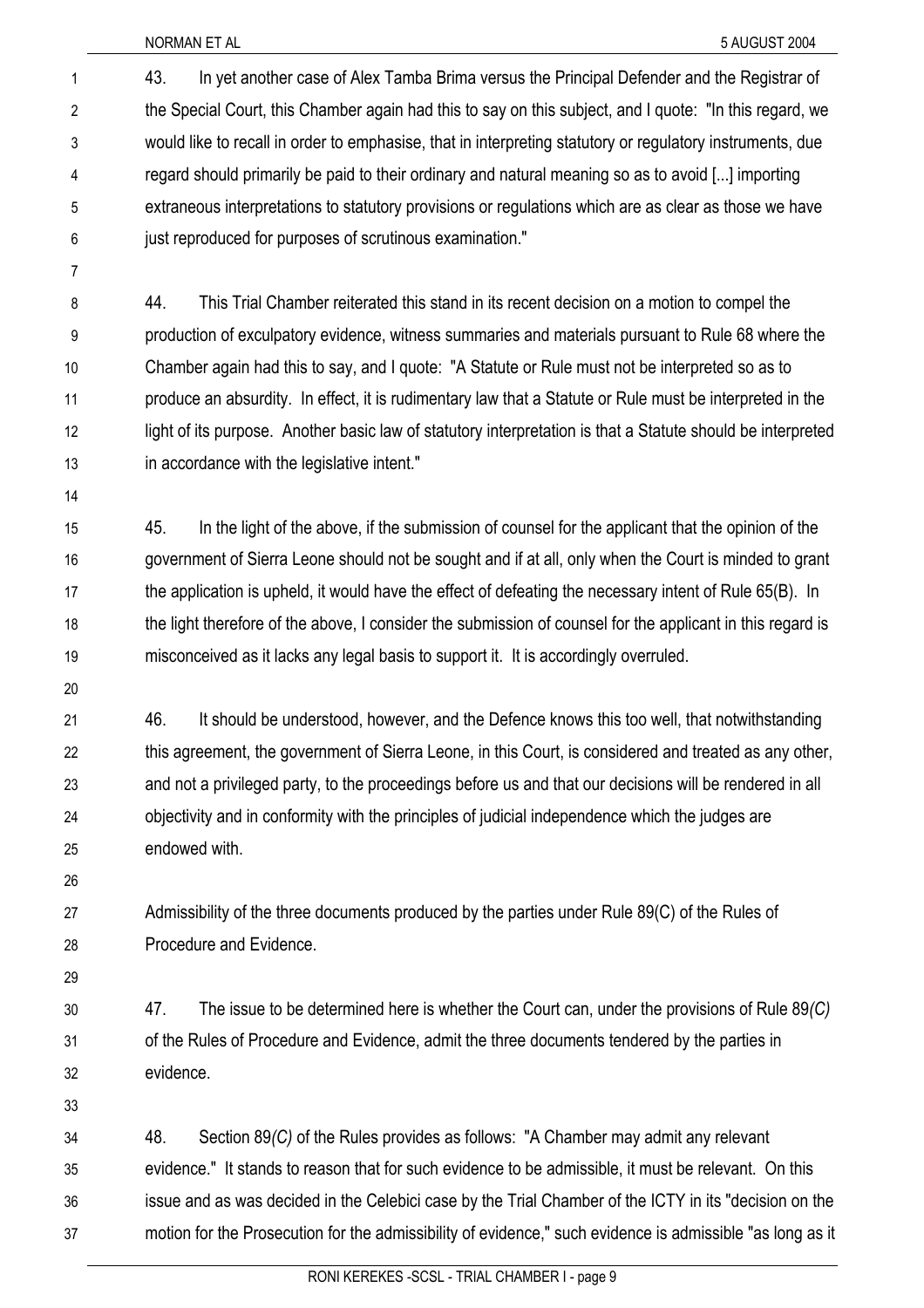NORMAN ET AL 5 AUGUST 2004 1 is relevant and furthermore is deemed to have probative value." 2 3 4 5 6 7 8 9 10 11 12 13 14 15 16 17 18 19 20 21 22 23 24 25 26 27 28 29 30 31 32 49. The contents of both the unsigned submissions of the government of Sierra Leone and the unsigned Defence Declaration are relevant but what is to be determined is whether they are, in the circumstances, admissible under the provisions of Rule 89(C). As these circumstances would invariably vary from one situation to the other, it is necessary to consider decisions to be taken under Rules 89*(C)* on a case-to-case basis. 50. In the Aleksovski case, the Appeals Chamber of the ICTY held that "Trial Chambers have a broad discretion under Rule 89(C) to admit relevant hearsay evidence." The Appeals Chamber went further to hold that "Since such evidence is admitted to prove the truth of its contents, a Trial Chamber must be satisfied that it is reliable for that purpose..." 51. In a "Directive on Guidelines on the Standards Governing the Admission of Evidence" issued by Trial Chamber I of the International Criminal Tribunal for Yugoslavia on the 23rd of April 2003, in the case of the Prosecutor vs. Blagojevic and three others, it was laid down as a rule that "the best evidence rule will be applied in the determination of matters before this Trial Chamber; this means that the Trial Chamber will rely on the best evidence available in the circumstances of the case. What is the best evidence will depend on particular circumstances, attached to each document..." 52. In the application under consideration, the unsigned document containing the submissions of the government of Sierra Leone on one hand, is certainly not the best evidence available in the circumstances, particularly where a representative of the said government could alternatively have appeared to be heard during the oral hearing on the opinion and reservations expressed in the submissions. This he did not do. 53. On the other hand, the unsigned Defence Declaration is equally not the best evidence to attest to an issue as fundamental as establishing the good character of the applicant for purposes of securing his bail, particularly in circumstances where the Court had ordered that a sworn affidavit be filed and an adjournment granted for that purpose in order to also give the Prosecution the opportunity to exercise the right of reply on the facts that were to be sworn to in the affidavit.

33 34 35 36 37 54. Besides and more importantly, a sworn affidavit has more probative value than an ordinary declaration, particularly where it touches on and concerns threshold issues that are canvassed for purposes of fulfilling the conditions laid down by Rule 65(B) of the Rules, the reason being that the facts which are deposed to on oath and which legally engage the personal responsibility of the deponent in the event of a perjury, have a more convincing probative value which the ordinary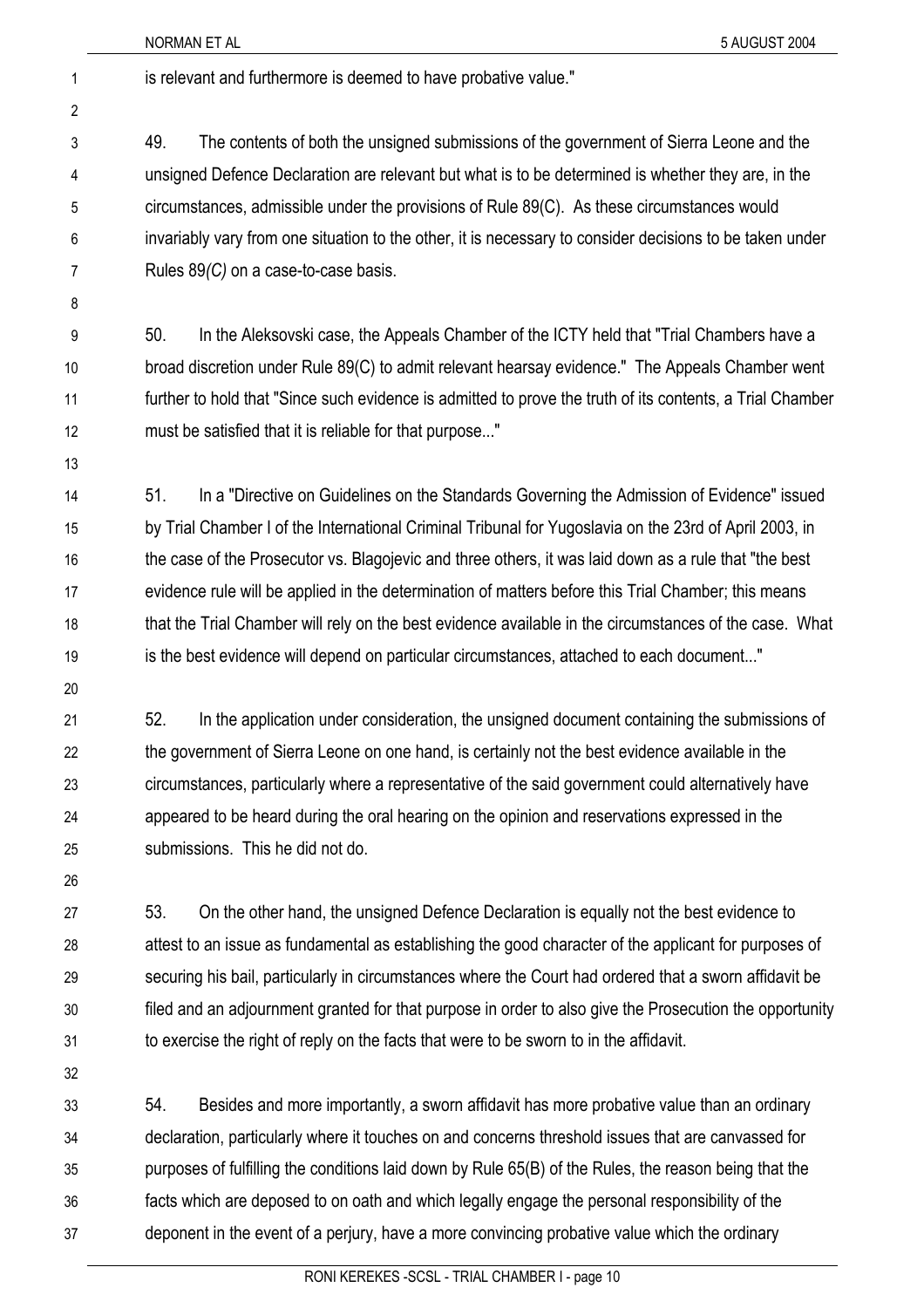|    | NORMAN ET AL<br>5 AUGUST 2004                                                                               |
|----|-------------------------------------------------------------------------------------------------------------|
| 1  | declaration does not have.                                                                                  |
| 2  |                                                                                                             |
| 3  | 55.<br>Indeed, I would say that even though Rule 89(C) enlarges the scope of admissibility of               |
| 4  | evidence which, under the rigid conventional evidentiary rules would ordinarily not be admissible, this     |
| 5  | door of a liberalised concept of admissibility which has been thrown so widely open in the international    |
| 6  | criminal tribunals should be left open but at varying degrees with a lot of caution and scrutinous          |
| 7  | control of all incoming facts so as to avoid admitting in evidence, facts and documents which, prima        |
| 8  | facie, are clearly inadmissible and which, if admitted, could lead to abuse and a violation of              |
| 9  | established judicial principals and processes, thereby inevitably bringing the administration of justice    |
| 10 | and the entire judicial process into disrepute.                                                             |
| 11 |                                                                                                             |
| 12 | 56.<br>In the light of the above, I am not minded to favourably invoke the provisions of Rule 89(C) to      |
| 13 | accept these two documents which are unauthenticated and therefore unreliable and which, I                  |
| 14 | accordingly exclude from impacting on the substantive determination of this matter.                         |
| 15 |                                                                                                             |
| 16 | On the contrary, the signed Declaration of the Chief of Investigations which is relevant and<br>57.         |
| 17 | has probative value, is admitted under Rule 89(C) of the Rules. After examining its contents and the        |
| 18 | prevalent trends and circumstances, I consider it reliable even though the Defence has complained           |
| 19 | that it was not served with it.                                                                             |
| 20 |                                                                                                             |
| 21 | On the applicable law.                                                                                      |
| 22 |                                                                                                             |
| 23 | 58.<br>Rule 65 of the Rules of Procedure and Evidence under which this application is brought               |
| 24 | provides as follows: "Once detained, an accused shall not be granted bail except by an order of a           |
| 25 | Judge or a Trial Chamber; bail may be ordered by a Judge or a Trial Chamber after hearing the State         |
| 26 | to which the accused seeks to be released and only after it is satisfied that the accused will appear for   |
| 27 | trial and, if released, will not pose a danger to any victim, witness or other person."                     |
| 28 |                                                                                                             |
| 29 | From these provisions, certain key elements that condition the granting of bail are apparent,<br>59.        |
| 30 | namely: The granting of bail is a matter entirely within either the discretion of the Judge or that of the  |
| 31 | Trial Chamber so seized of the application; the Judge or the Trial Chamber will grant bail only after       |
| 32 | hearing the State to which the accused seeks to be released; the Judge or the Trial Chamber in the          |
| 33 | exercise of that discretion in favour of the accused, has to do so only if he is satisfied that the accused |
| 34 | will appear for trial. This requires that the applicant furnishes legal, moral and material guarantees to   |
| 35 | assure the Judge or the Chamber that he will not escape if released on bail; the Judge or the Trial         |
| 36 | Chamber, before ordering the release on bail, should also be satisfied that the accused, if released,       |
| 37 | will not pose a danger to any victim or witness or other person.                                            |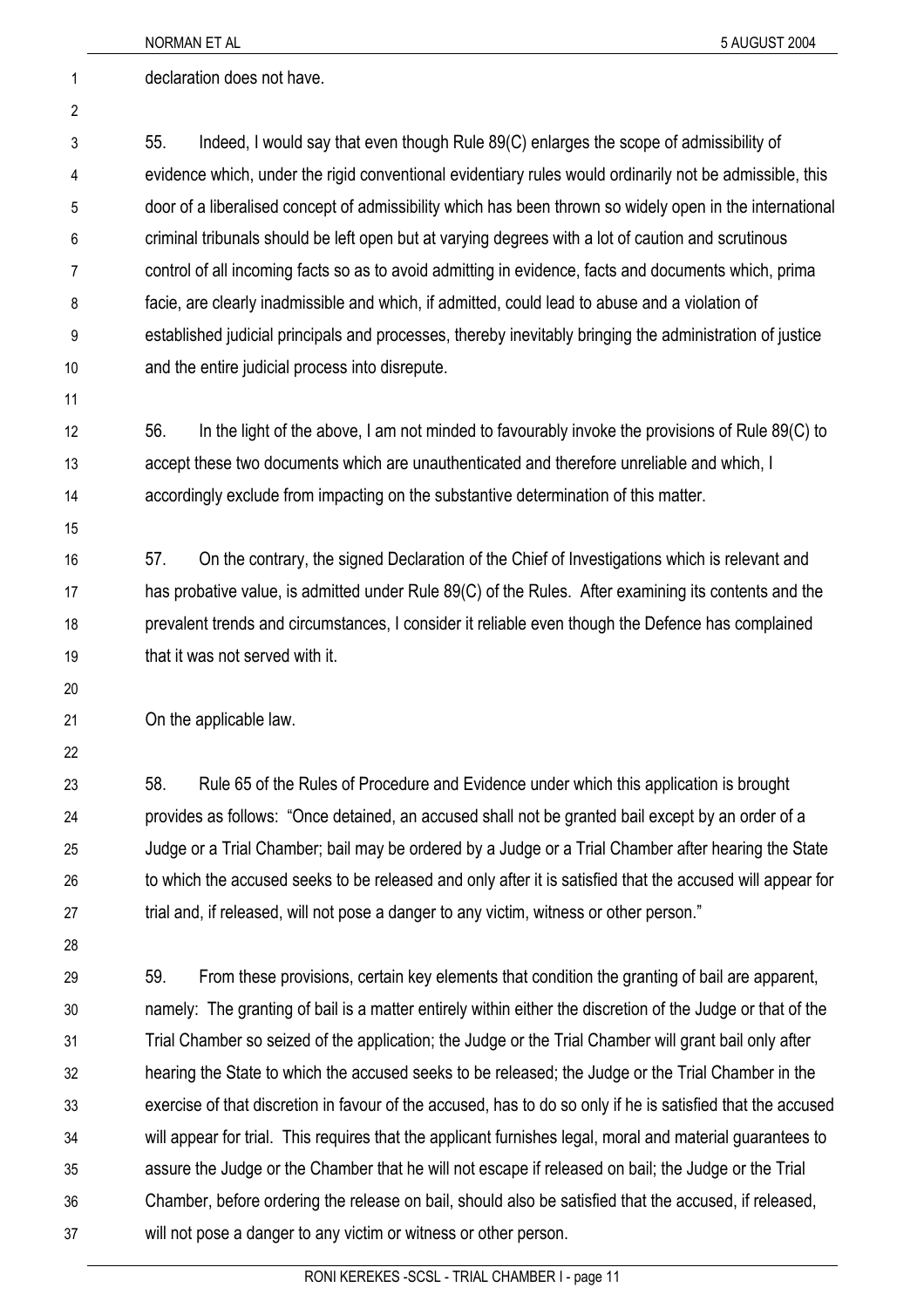NORMAN ET AL 5 AUGUST 2004

| 1              | It stands to reason therefore, that before exercising my discretion to grant this application or<br>60.      |
|----------------|--------------------------------------------------------------------------------------------------------------|
| $\overline{2}$ | not, I must first be satisfied, considering the circumstances of the case and the submissions and facts      |
| 3              | presented by the parties, that the applicant who stands indicted for alleged command and direct              |
| 4              | responsibility for offences alleged against him in the indictment, if released on bail, will: (a) appear for |
| 5              | trial; and (b) not pose a danger to any victim, witness or other persons.                                    |
| 6              |                                                                                                              |
| 7              | In the determination of the application, it is prudent, I would observe, for the Judge or the<br>61.         |
| 8              | Chamber to apply those criteria on a case-to-case basis and to ensure a balance between the public           |
| 9              | interest and the presumption of innocence of the accused as enshrined in the provisions of Article           |
| 10             | 17(3), of the Statute of this Court. Furthermore, in determining whether the bail should be granted or       |
| 11             | not, I am of the opinion that the conditions laid down in Rule 65 should be read conjunctively and that      |
| 12             | if the applicant fails to satisfy the Court that he meets all the conditions enumerated therein, the         |
| 13             | application should necessarily be refused.                                                                   |
| 14             |                                                                                                              |
| 15             | 62.<br>In considering arguments by the parties, the facts contained in both the Defence Declaration          |
| 16             | and the submissions of the government of Sierra Leone will not, following my ruling, be taken into           |
| 17             | consideration.                                                                                               |
| 18             |                                                                                                              |
| 19             | The possibility of the accused appearing for trial.                                                          |
| 20             |                                                                                                              |
| 21             | 63.<br>The vital and more important question to be answered is whether the accused, if released, will        |
| 22             | appear for trial.                                                                                            |
| 23             |                                                                                                              |
| 24             | 64.<br>In the case of Neumeister vs. Austria, it was stated that it is relevant in granting bail, to         |
| 25             | consider the character of the person, his home, his occupation and his assets.                               |
| 26             |                                                                                                              |
| 27             | In the application for bail for Alex Tamba Brima, one of the reasons for refusing it was that he<br>65.      |
| 28             | did not exhibit any assets to show to the satisfaction of the Court, his stakes and attachment in the        |
| 29             | society to which he was seeking to be released. In this case, the applicant, like Alex Tamba Brima,          |
| 30             | has failed to advance any proof of ownership of property to show his attachment to society to which          |
| 31             | he is seeking to be released. The Defence even admits that he does not own a bank account.                   |
| 32             |                                                                                                              |
| 33             | 66.<br>I have taken cognizance of the guarantees he has offered in counsel's submissions to back             |
| 34             | his application but these, to my mind, do not rise up to the expectation that would convince me to           |
| 35             | exercise the discretion in his favour.                                                                       |
| 36             |                                                                                                              |
| 37             | The Trial Chamber of the ICTY in the case of Momcilo Krajisnik, had this to say on<br>67.                    |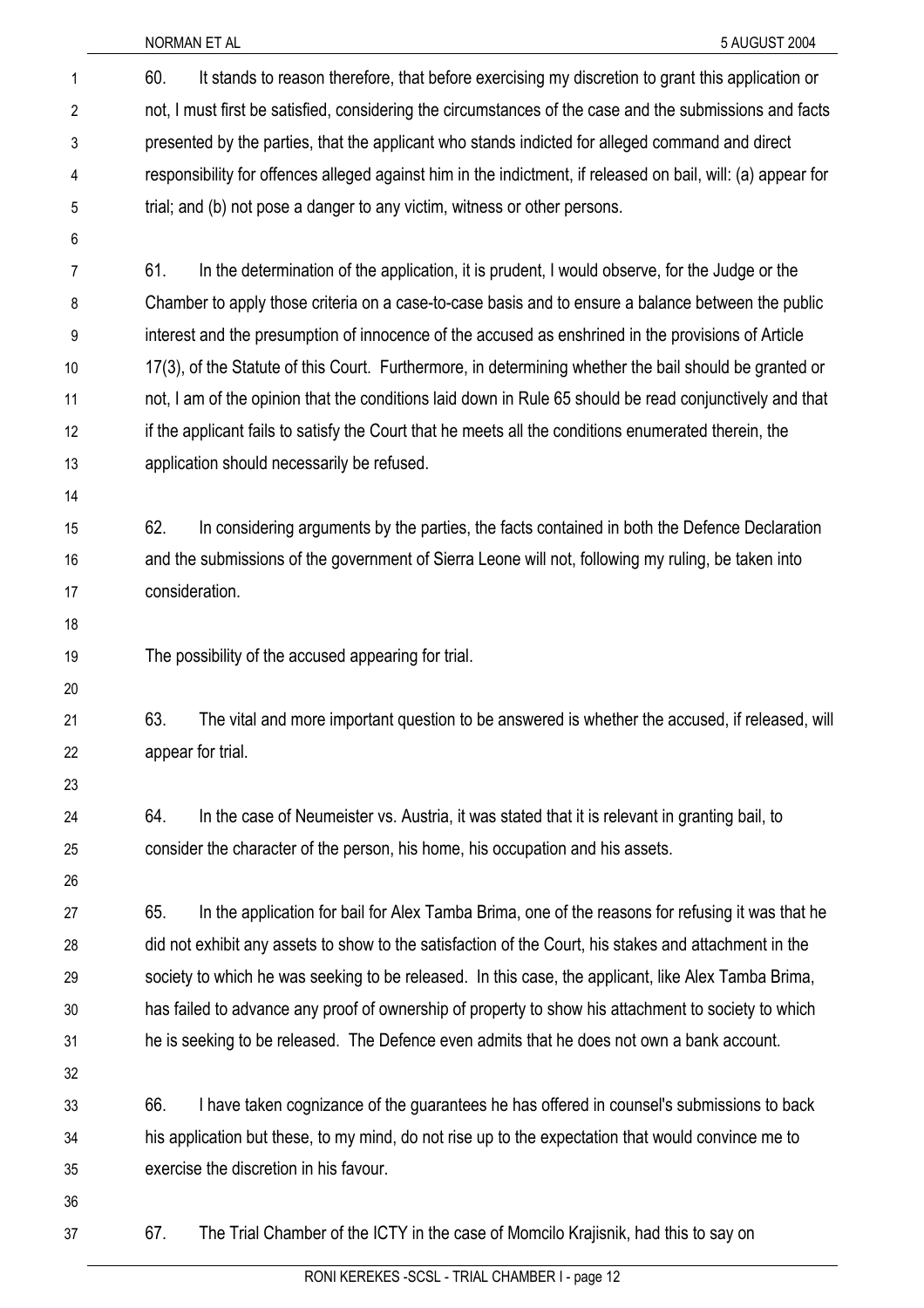NORMAN ET AL 5 AUGUST 2004 undertakings like these, and I quote: "As to undertakings given by the accused himself, the Trial Chamber cannot but note that it is given by a person who faces a substantial sentence if convicted and therefore has a considerable incentive to abscond." 1 2 3 4 5 6 7 8 9 10 11 12 13 14 15 16 17 18 19 20 21 22 23 24 25 26 27 28 29 68. Furthermore, in the case of the Prosecutor vs. Blaskic, the Trial Chamber of the ICTY observed that "Guarantees offered by General Blaskic are in no way sufficient to ensure that if released, he would appear before this International Tribunal; that the gravity of the crimes allegedly committed and the sentence which might be handed down justify fears as to the appearance of the accused." 69. Mr. Fofana, the applicant in this case who, it should be noted, is indicted for offences for which he could face a substantial term of imprisonment if found guilty, could have a considerable incentive to abscond as the hazards of flight could seem to be a lesser evil than continued imprisonment. The gravity of the offence. 70. Even though it is not expressly provided for under Rule 65 of the Rules, it is discernable, from an examination of this Rule, that since the provision for release on bail is tied to the condition that the Judge or the Chamber should be satisfied that the accused will be appear for trial, it necessarily leads to concluding that a release on bail is and should also inextricably be conditioned by factors which are germane to the gravity of the offence for which the applicant is indicted, and the sentence that is likely to be meted out to him if convicted. 71. This consideration is important because it continuously lingers in the mind of the adjudicating Judge. In fact, even though neither the gravity of the offence nor the severity of the sentence can in themselves be used to justify a refusal to grant bail to an applicant who, at that stage, still benefits from the statutory provisions of Article 17(3) of the Statute that guarantees his innocence until he is proven guilty, they remain capital elements that are and should be taken into consideration in the

30 31

32

33 34 35 36 72. Indeed, as was decided in the case of Stogmuller vs. Austria on the risk of flight, the European Court of Human Rights had this to say: "On the risk of flight that the indictee would fail to appear for trial, bail should be refused where it is certain that the hazards of flight would seem to be a lesser evil than continued imprisonment."

the likelihood of flight of the indictee.

process of examining applications for bail because of their affinity with the primary consideration of

37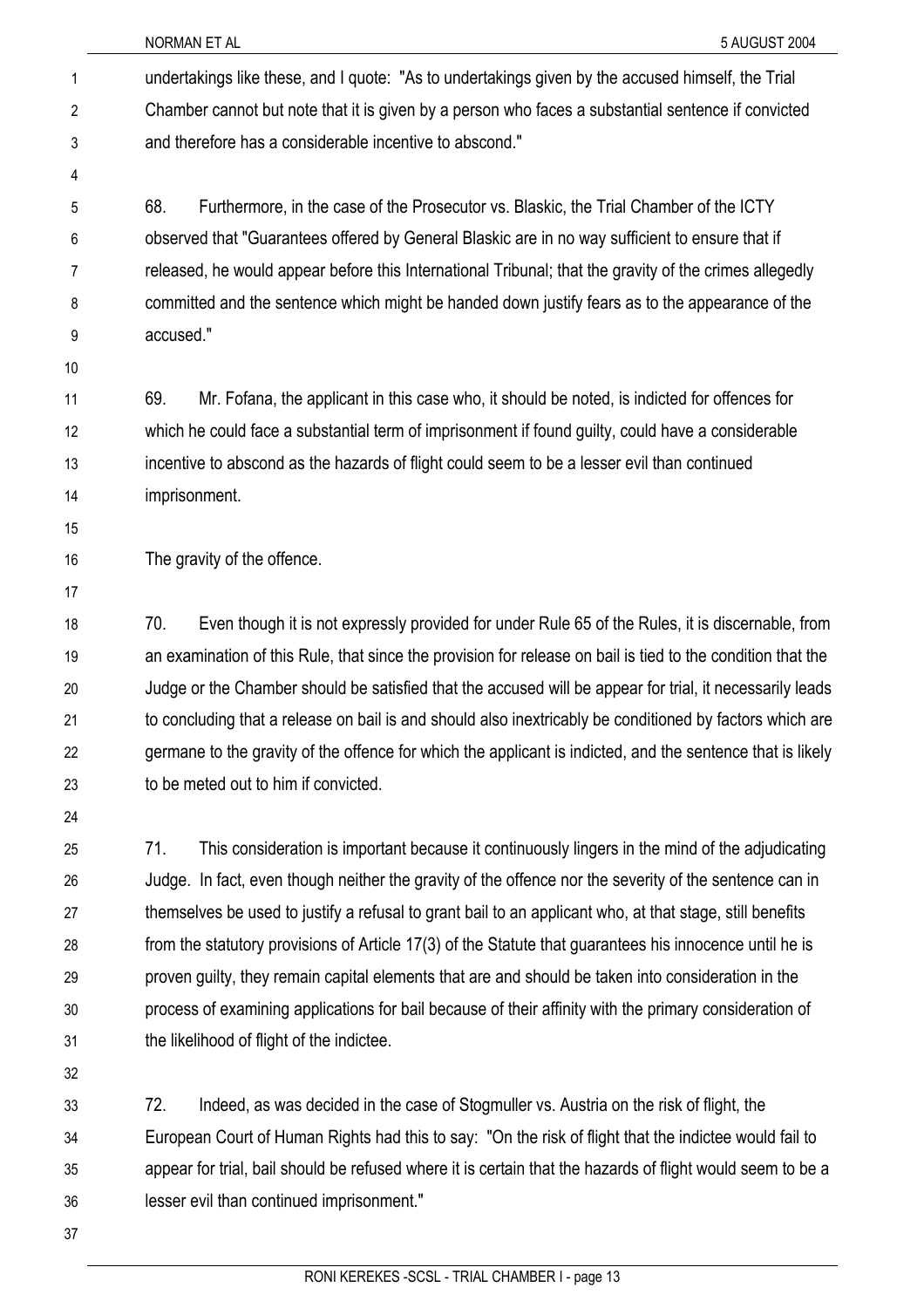73. In my consideration of the application for bail introduced by Alex Tamba Brima, I had this to say in my decision on this issue in question, and I quote: "In considering applications for bail under Rule 65(B) the greatest apprehension that surfaces immediately and at all times is the possibility of the accused, if released, to appear or not to appear for his trial. In this regard, it is important to consider a number of factors which are not incompatible with the spirit of the elements in Rule 65(B) and which are linked to the element of a possible flight of the accused, namely, the gravity of the offences for which he is indicted, the character, antecedents and association of the accused, and community ties which he has, and which he enjoys in society, including a possible interference with the course of justice like posing a danger to victims, witnesses and other persons. Another factor to be addressed and considered in granting or refusing bail in a case of this nature is the need and imperatives to preserve public order. 1 2 3 4 5 6 7 8 9 10 11

12

13 14 15 16 17 18 19 74. On the risk of flight, the Prosecution argues that the Special Court does not have the means to execute a warrant of arrest issued by it in the event of the flight of the released prisoner and that the local Sierra Leonean police (assuming the indictee is still within the territory) does not possess sufficient resources and capabilities to re-arrest the fleeing indictee. In the Brima, Sesay and Kallon motions for bail, this Chamber considered this factor to be very determining in exercising the discretion to grant bail or not, in the view of the fragility of infrastructures relating to the maintenance of law and order in Sierra Leone.

20

21 22 23 24 25 26 75. In the case of the Prosecutor vs.Brdjanin and Talic, the Trial Chamber of the ICTY had this to say on this issue: "...the absence of any power in the Tribunal to execute its own warrant upon an applicant in the former Yugoslavia in the event that he does not appear for trial, and the said tribunals need to rely upon local authorities within that territory or upon international bodies to effect arrests on its behalf, places a substantial burden upon any applicant for provisional release to satisfy the Trial Chamber that he will indeed appear for trial if released..."

27 28

On danger to victims and witnesses.

29

30 31 32 33 76. The other condition to fulfil for a release on bail is that if released, the applicant will not pose any danger to any victims, witnesses or other persons. As I had indicated, the Confidential Declaration alleges that the applicant was present at meetings where members of the CDF were threatened not to provide information to the Special Court.

34

35 36 37 77. Besides, even though the Defence in their submissions, argue that the applicant does not have travelling documents which could enable him escape, the same Confidential Declaration affirms that the applicant has made visits to Guinea and Liberia and has had previous associations with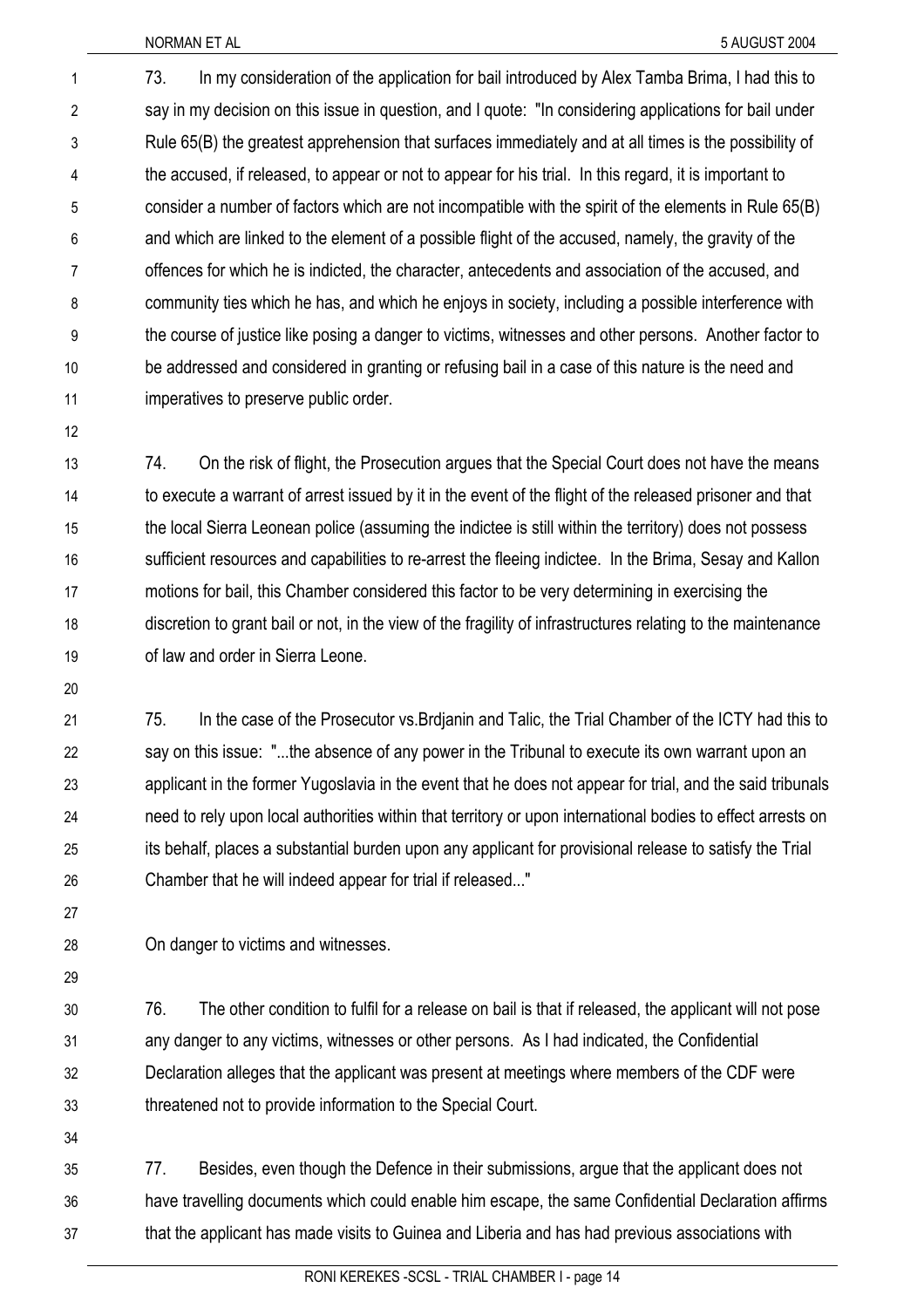NORMAN ET AL 5 AUGUST 2004

individuals in those countries. I would like to add that in situations such as this where the frontiers are so vast and permeable, the applicant does not need a travelling document to cross at will to any neighbouring country. 1 2 3 4 5 6 7 8 9 10 11 12 13 14 15 16 17 18 19 20 21 22 23 24 25 26 27 28 29 30 31 32 33 34 35 36 37 78. I believe the contents of the Chief of Investigations confidential report which highlights the threat made to CDF members not to cooperate with the Special Court and do observe that these threats which implicitly include threats that underscored the possibility of reprisals against those who are seen to be cooperating in any capacity, particularly as witnesses or victims, with the Special Court, legally deprive the applicant of any possibility to be granted bail as this would be in contravention of provisions of the second arm of Rule 65(B) of the Rules. 79. I am indeed, in the light of the above, not convinced by the sincerity of the applicant in providing such glowing guarantees as an unequivocal assurance that he would, if released on bail, appear for his trial. Public order concerns. 80. The Prosecution has urged this Chamber, in the exercise of the discretion to grant or to refuse bail, to deny the applicant's motion because the release of an accused should be based on an assessment of whether the public interests outweigh the right to liberty for the accused since the public security could be endangered by the release of an accused. 81. One of the arguments to be factored into the examination of this application is that the applicant, like other co-accused, is alleged to be a member of the CDF which has sympathisers on the one hand, as well as many victims of their alleged crimes, on the other hand. In such a situation, it is normal to envisage a probability where granting a release on bail could provoke unrest and disgruntlement that could be prejudicial to public peace and security amongst supporters and opponents alike. 82. In the case of Letellier vs. France, the European Court held that if the nature of the crime alleged and the likely public reaction is such that a release of the applicant may give rise to public disorder, then the Court held a temporary detention on remand may be justified. The burden of proof. The status of Defence and liberty in issues of bail.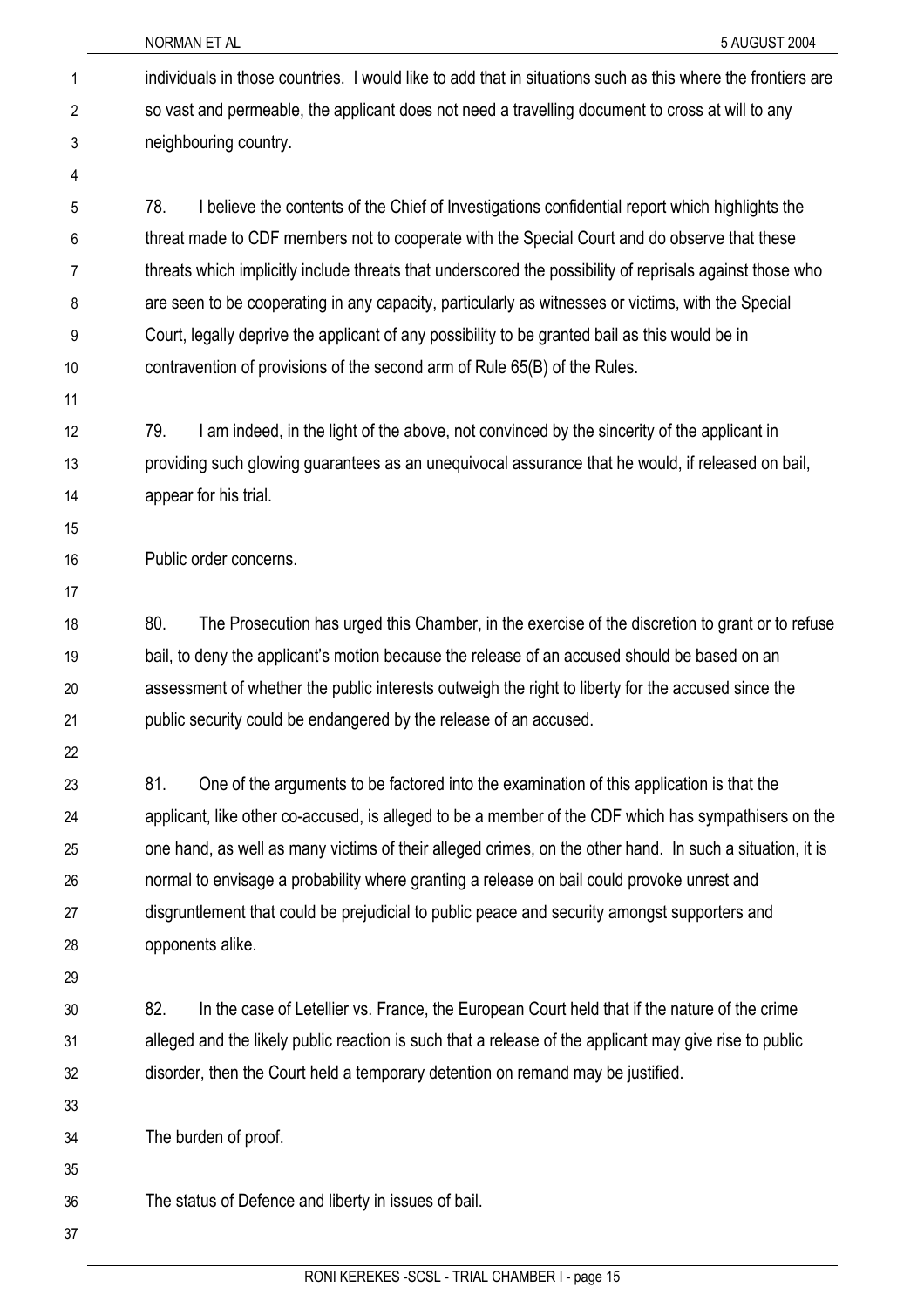NORMAN ET AL 5 AUGUST 2004

83. The Defence submits that the Prosecution has to demonstrate that there are good reasons for the continuation of the pre-trial detention of the accused. The Prosecution, according to the Defence, has to demonstrate that a reasonable suspicion still exists that the accused committed the crimes for which he is charged and that it is only after such a demonstration that the burden should shift to satisfy the Court that the accused, if released, will fulfil the conditions laid down by Rule 65(B). 1 2 3 4 5

7 8 9 84. The Defence further submits that the rule in customary international law is that pre-trial detention is the exception. This submission by the Defence raises two issues: (i) the status of detention and liberty in international criminal justice; (ii) the burden of proof in matters relating to bail.

10 11

12

6

On detention which is characterised as a rule and liberty the exception.

13 14 15 16 17 85. The perception of detention being the rule and liberty the exception appears to stem from the former formulation of Rule 65(B) of the Rules of Procedure and Evidence of the ICTY which provided that bail can only be granted in "exceptional circumstances." Following an amendment of this Rule, the phrase "exceptional circumstances" was deleted thereby creating the impression that the move was more towards making liberty the rule and detention the exception.

18

19 20 21 22 23 86. What is interesting, however, is that the Trial Chamber of ICTY, even after that important amendment, still rendered a majority decision on the 8th of October 2001 in the case of the Prosecutor vs. Momcilo Krajisnik and Biljana Plavsic to the effect that granting bail is the exception and detention the rule and further adopted the position that even when the accused fulfils the criteria for granting bail, the Court is not bound to grant it.

24

25 26 27 28 29 30 31 32 87. This very important and interesting case which was decided on the basis of a majority decision of two of the Honourable Learned Judges with a dissenting opinion by His Lordship, Honourable Judge Patrick Robinson. Honourable Judge Robinson, to highlight his reasoning succinctly, is of the opinion that at no time should detention, as his colleagues decided, be the rule, and liberty the exception. In so holding, he is of the opinion that the majority decision seriously compromises the right to liberty and is, to that extent, in contravention of international customary law principles and conventions, particularly and amongst others, those of Article 9(3) of the International Covenant of Civil and Political Rights.

33

34 35 36 37 88. In yet another development which went contrary to the Momcilo Krajisnik decision, the Trial Chamber of the ICTY in the case of the Prosecutor vs. Brdjanin on provisional release, decided that the since the phrase "exceptional circumstances" was deleted from the provisions of Rule 65(B), the presumption is that release will now remain the norm.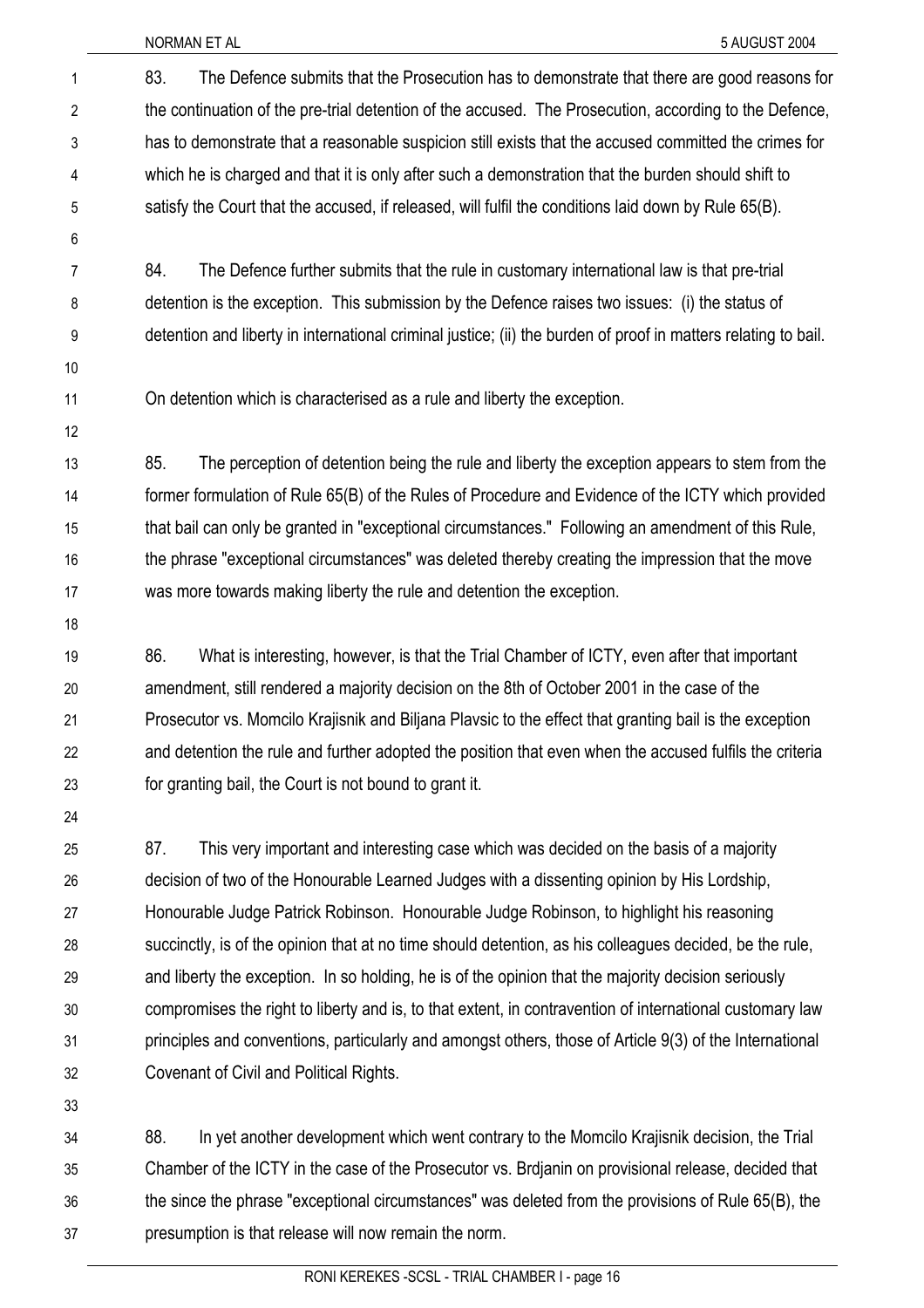89. In the case of Ilijkov vs. Bulgaria, the European Court of Human Rights held that any system of mandatory detention or remand is per se, incompatible with Article 5(3) of the European Convention on Human Rights which provides: "Everyone who is arrested or detained in accordance with the provisions of paragraph 1(c) of this article shall be brought promptly before a judge or other officer authorised by law to exercise judicial power and shall be entitled to trial within a reasonable time or to release pending trial. Release may be conditioned by guarantees to appear for trial." 1 2 3 4 5 6

7

8 9 10 11 12 13 14 90. As far as the contention that detention is the rule and liberty the exception is concerned, I am of the opinion that it is contrary to internationally entrenched principles of the presumption of innocence which are enshrined in Article 17(3) of the Statute of the Special Court, and embedded in the principles of customary international law and in particular, the provisions of Article 9(3) of the International Covenant for Civil Rights, which have I've just referred to and which provides as follows: "It shall not be a general rule that persons awaiting trial shall be detained in custody but release may be subject to guarantees to appear for trial."

15

16 17 18 19 20 21 22 23 24 25 26 27 91. In this regard, I did, in my decision in the Brima application for release, observe as follows, and I quote: "On the submission by the respondent that continued detention is the rule, and release on bail the exception, it is my opinion that in applications of this nature, the onus is on the applicant, as the eventual beneficiary of the measure solicited, to satisfy the Judge or the Chamber factually and legally, that he fulfils the conditions necessary for the exercise of this discretion in his favour as pleaded in his application. I am further and also of the opinion, that thereafter, the Prosecution equally bears the burden, to convince and satisfy the Judge or the Trial Chamber legally and factually, that the accused is not likely to fulfil the conditions required to enable him to enjoy the benefit of the exercise by the Judge or the Trial Chamber, of their inherent discretion to release him on bail or not. In effect, as the accused canvasses for and justifies his release, the Prosecution bears the traditional burden of equally demonstrating to the satisfaction of the Judge or the Trial Chamber, that there are good reasons for continuing to deprive the detainee of his fundamental right to liberty.

28

29 30 31 32 "This position finds justification in the provision of Article 17(3) of the Statute of the Special Court which is a restatement of a well-known, tested and surviving principle of customary international law which is that the accused shall be presumed innocent until he is proven guilty, and that the burden of proving his guilt lies with the Prosecution.

33

34 35 36 37 "It would indeed, I continue to say, be remarkable if the contrary were the case as this would represent a major defection from global trends that hitherto have accorded respect and an attachment to very entrenched, tested, respected and universally accepted principles of customary international law, particularly where they touch on and affect the liberty of the individual which is one of the most, if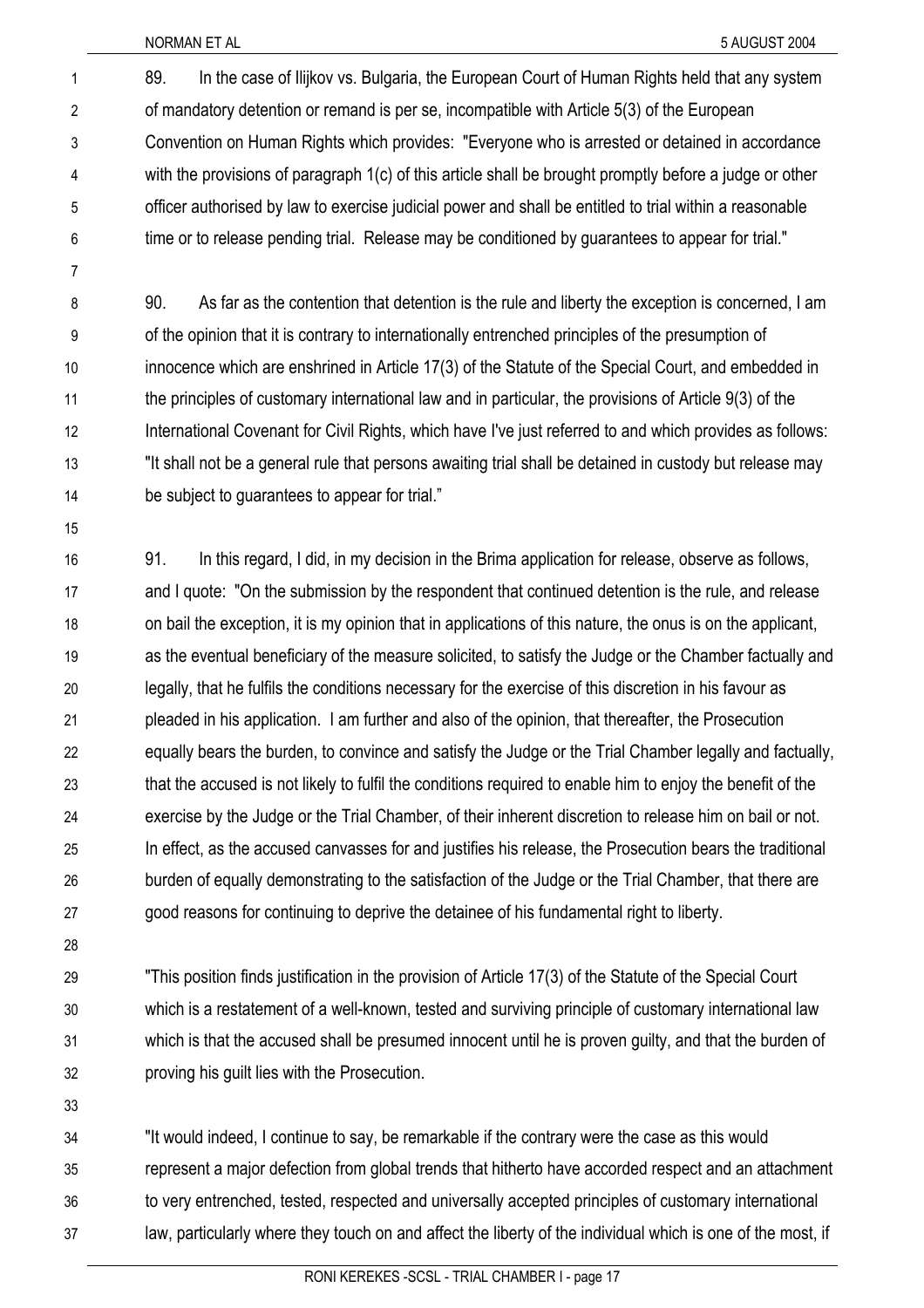not the most sacred and most frequently abused of all fundamental human rights that exists and that are internationally recognised." 1 2

4 5

6

3

The burden of proof for applications of bail.

92. In the light of the above legal opinion, I would like to draw a distinction between the unsettled debate over "liberty" and "detention" and the burden of proof in the applications for bail.

7 8

9 10 11 12 13 14 15 16 93. Even though I contest the rather controversial trend that expressly makes detention the rule and liberty the exception, I think it is compelling to concede that in matters relating to bail, the burden of establishing that the applicant has fulfilled the conditions laid down in Rule 65(B), lies on him as the person seeking to benefit from the exercise of the Court's discretion in favour of granting those measures in his favour. I am also, however, of the opinion and do so hold in this matter, as I did in the Brima bail application, that the Prosecution has an equally formidable burden of negating the facts advanced by the Defence and to demonstrate that the requisite conditions have neither been met nor would they be fulfilled by the applicant.

17

18 19 20 94. This mutual shift of the burden between the parties should however not only be perceived but must be seen as operating within the context of the customary international law principle which consecrates liberty as the rule and detention the exception.

21

22 23 24 25 26 27 95. I say this and I hold this opinion because I consider that even if it is conceded that the standards required in international criminal justice for the exercise of the discretion under Rule 65(B), because of the gravity of the offences and the penalties involved, are understandably placed on a very strict threshold, the liberty of the individual which is a very sacred, longstanding consecrated right is, and should, under either customary international law or municipal law, continue to be and remain the rule, and detention the exception.

28

29 30 31 32 96. In the light of the foregoing analysis, it is my ruling that the applicant has not fulfilled the conditions laid down in Rule 65(B) to warrant the exercise of my discretion to grant him bail because I find that there is a likelihood that if he is released, he could escape and that he could also pose a danger to any victim, witness, or person in the matter pending against him.

33

34

35

97. The application is therefore dismissed for wont of merits.

36 98. Accordingly, the accused will continue to remain in the custody of the Special Court.

37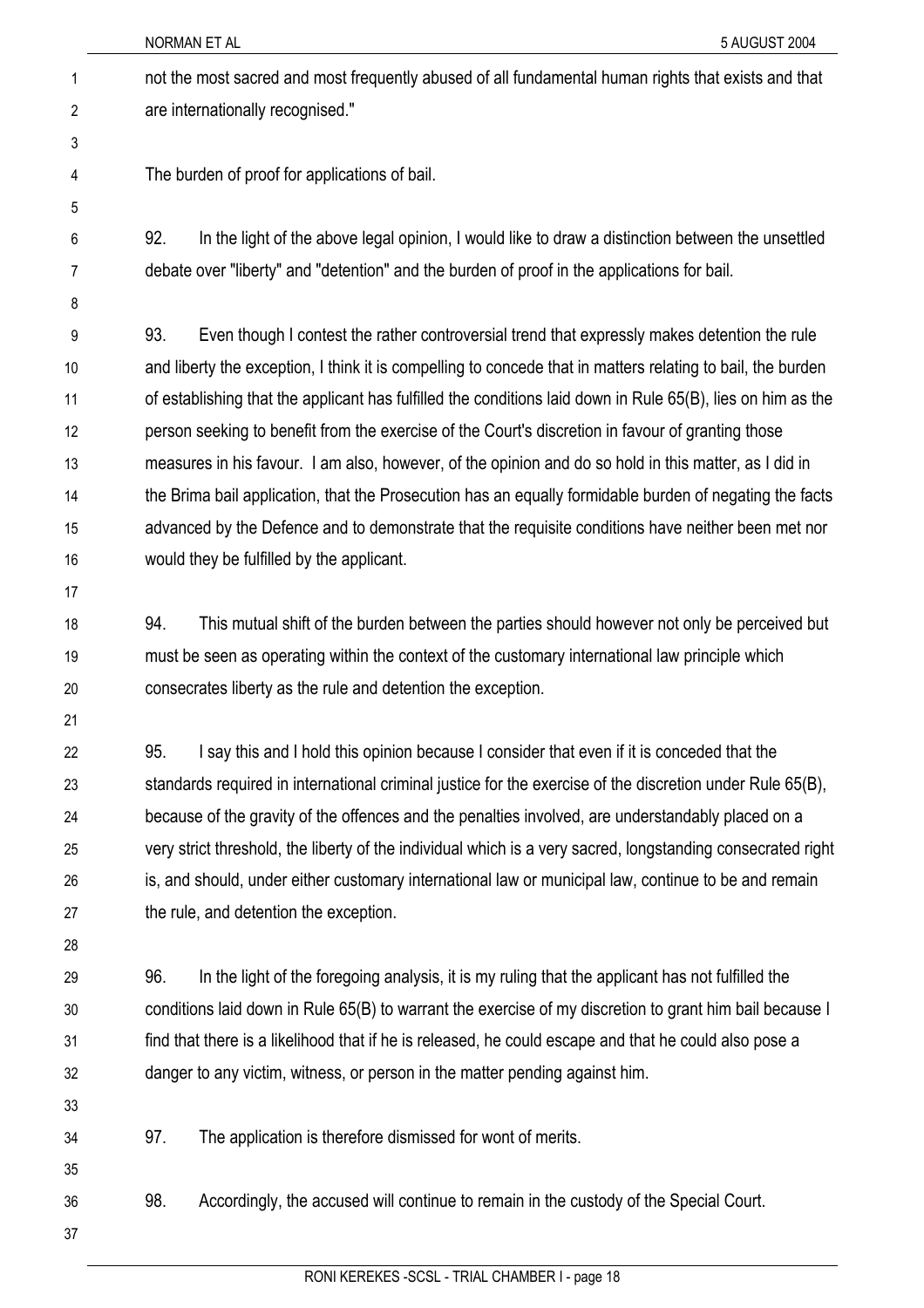|                | NORMAN ET AL<br>5 AUGUST 2004                                                                     |
|----------------|---------------------------------------------------------------------------------------------------|
| 1              | Done at Freetown, this 5th day of August 2004, and signed Honourable Judge Benjamin Mutanga       |
| $\overline{c}$ | Itoe, Designated Judge.                                                                           |
| 3              |                                                                                                   |
| 4              | Well, thank you. This was the business of the Court and I thank the parties for being present. We |
| 5              | have -- when are we meeting? I think it is on the 8th of September. Yes, okay.                    |
| $\,6\,$        | MR. BOCKARIE:                                                                                     |
| $\overline{7}$ | The 8th of September.                                                                             |
| 8              | MR. PRESIDENT:                                                                                    |
| 9              | Yes. So we'll see you on the 8th of September. The Court will rise.                               |
| 10             | [Whereupon the hearing adjourned at 10.04 a.m., to be reconvened on the                           |
| 11             | 8th day of September 2004]                                                                        |
| 12             | [Pages 1 to 19 by Roni Kerekes]                                                                   |
| 13             |                                                                                                   |
| 14             |                                                                                                   |
| 15             |                                                                                                   |
| 16             |                                                                                                   |
| 17             |                                                                                                   |
| 18             |                                                                                                   |
| 19             |                                                                                                   |
| 20             |                                                                                                   |
| 21             |                                                                                                   |
| 22             |                                                                                                   |
| 23             |                                                                                                   |
| 24<br>25       |                                                                                                   |
| 26             |                                                                                                   |
| 27             |                                                                                                   |
| 28             |                                                                                                   |
| 29             |                                                                                                   |
| 30             |                                                                                                   |
| 31             |                                                                                                   |
| 32             |                                                                                                   |
| 33             |                                                                                                   |
| 34             |                                                                                                   |
| 35             |                                                                                                   |
| 36             |                                                                                                   |
|                |                                                                                                   |